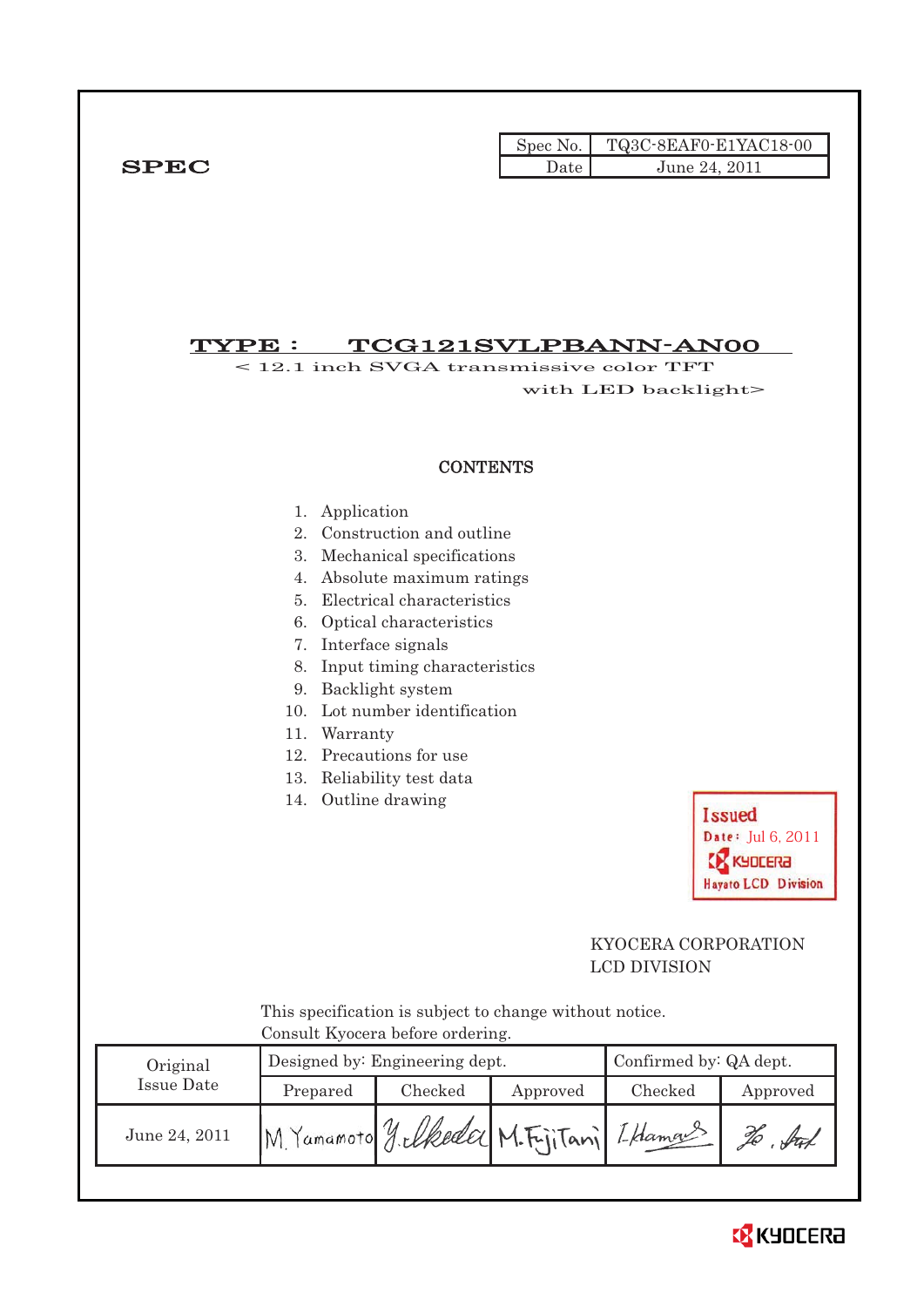# Warning

- 1. This Kyocera LCD module has been specifically designed for use only in electronic devices and industrial machines in the area of audio control, office automation, industrial control, home appliances, etc. The module should not be used in applications where the highest level of safety and reliability are required and module failure or malfunction of such module results in physical harm or loss of life, as well as enormous damage or loss. Such fields of applications include, without limitation, medical, aerospace, communications infrastructure, atomic energy control. Kyocera expressly disclaims any and all liability resulting in any way to the use of the module in such applications.
- 2. Customer agrees to indemnify, defend and hold Kyocera harmless from and against any and all actions, claims, damages, liabilities, awards, costs, and expenses, including legal expenses, resulting from or arising out of Customer's use, or sale for use, or Kyocera modules in applications.

# Caution

1. Kyocera shall have the right, which Customer hereby acknowledges, to immediately scrap or destroy tooling for Kyocera modules for which no Purchase Orders have been received from the Customer in a two-year period.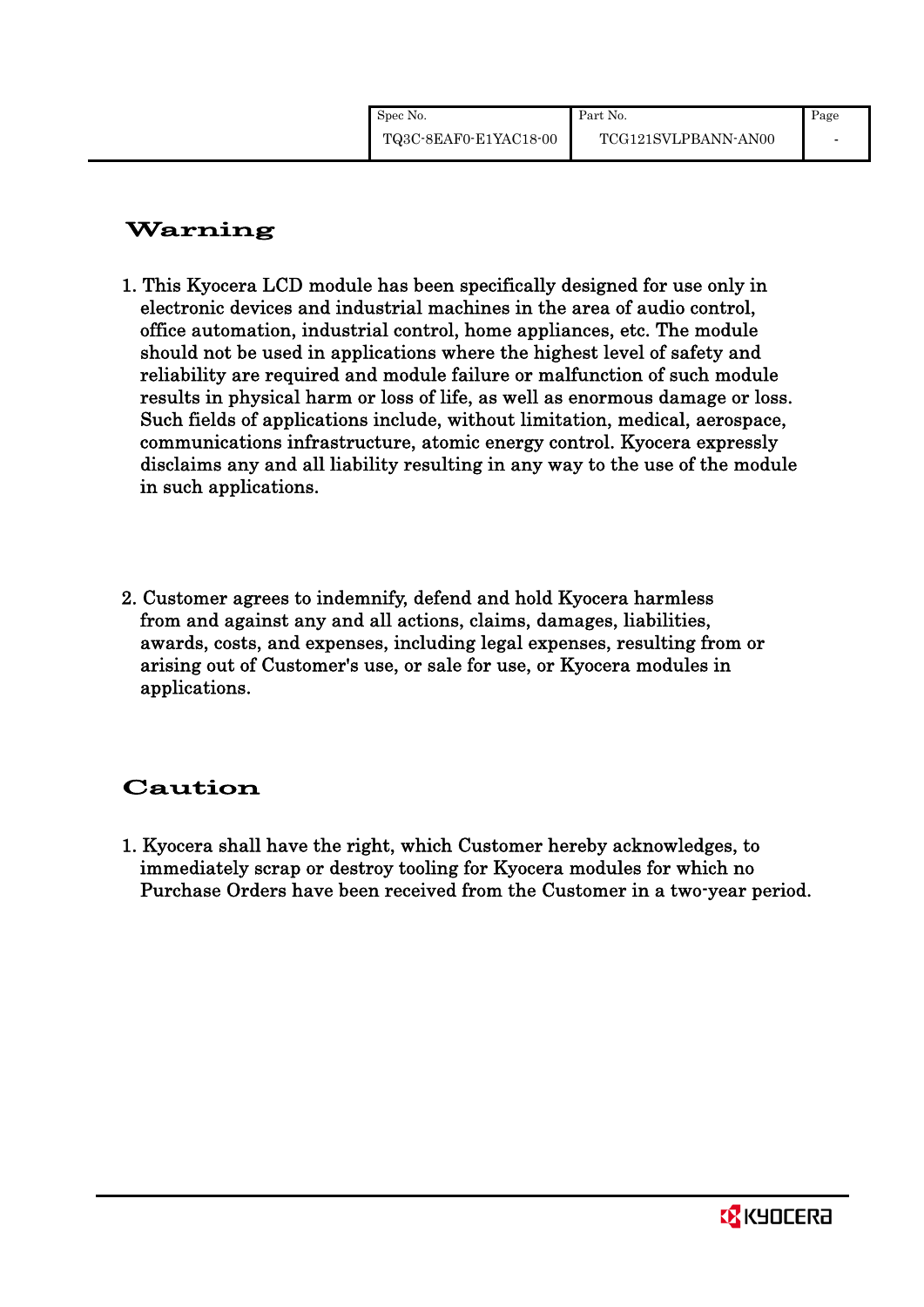| <b>B</b> KYOCERA |  |  |  |  |
|------------------|--|--|--|--|
|------------------|--|--|--|--|

|                  |             |          | ${\rm Spec}$ No.                                   |                        | Part $\mbox{No.}$                    |                                             |          | Pag |
|------------------|-------------|----------|----------------------------------------------------|------------------------|--------------------------------------|---------------------------------------------|----------|-----|
|                  |             |          | ${\bf TQ3C\text{-}SEAF0\text{-}E1YAC18\text{-}00}$ |                        |                                      | $\operatorname{TCG121SVLPBANN\text{-}ANO0}$ |          |     |
|                  |             |          | Revision record                                    |                        |                                      |                                             |          |     |
|                  | $\rm{Date}$ |          | Designed by : Engineering dept.                    |                        |                                      | Confirmed by : QA dept.                     |          |     |
|                  |             | Prepared | $\rm Checked$                                      | ${\Large\bf Approved}$ |                                      | ${\it Checked}$                             | Approved |     |
|                  |             |          |                                                    |                        |                                      |                                             |          |     |
| ${\rm Rev. No.}$ | Date        | Page     |                                                    |                        | $\label{eq:2} \textbf{Descriptions}$ |                                             |          |     |
|                  |             |          |                                                    |                        |                                      |                                             |          |     |
|                  |             |          |                                                    |                        |                                      |                                             |          |     |
|                  |             |          |                                                    |                        |                                      |                                             |          |     |
|                  |             |          |                                                    |                        |                                      |                                             |          |     |
|                  |             |          |                                                    |                        |                                      |                                             |          |     |
|                  |             |          |                                                    |                        |                                      |                                             |          |     |
|                  |             |          |                                                    |                        |                                      |                                             |          |     |
|                  |             |          |                                                    |                        |                                      |                                             |          |     |
|                  |             |          |                                                    |                        |                                      |                                             |          |     |
|                  |             |          |                                                    |                        |                                      |                                             |          |     |
|                  |             |          |                                                    |                        |                                      |                                             |          |     |
|                  |             |          |                                                    |                        |                                      |                                             |          |     |
|                  |             |          |                                                    |                        |                                      |                                             |          |     |
|                  |             |          |                                                    |                        |                                      |                                             |          |     |
|                  |             |          |                                                    |                        |                                      |                                             |          |     |
|                  |             |          |                                                    |                        |                                      |                                             |          |     |
|                  |             |          |                                                    |                        |                                      |                                             |          |     |
|                  |             |          |                                                    |                        |                                      |                                             |          |     |
|                  |             |          |                                                    |                        |                                      |                                             |          |     |
|                  |             |          |                                                    |                        |                                      |                                             |          |     |
|                  |             |          |                                                    |                        |                                      |                                             |          |     |
|                  |             |          |                                                    |                        |                                      |                                             |          |     |
|                  |             |          |                                                    |                        |                                      |                                             |          |     |
|                  |             |          |                                                    |                        |                                      |                                             |          |     |
|                  |             |          |                                                    |                        |                                      |                                             |          |     |
|                  |             |          |                                                    |                        |                                      |                                             |          |     |
|                  |             |          |                                                    |                        |                                      |                                             |          |     |
|                  |             |          |                                                    |                        |                                      |                                             |          |     |
|                  |             |          |                                                    |                        |                                      |                                             |          |     |
|                  |             |          |                                                    |                        |                                      |                                             |          |     |
|                  |             |          |                                                    |                        |                                      |                                             |          |     |
|                  |             |          |                                                    |                        |                                      |                                             |          |     |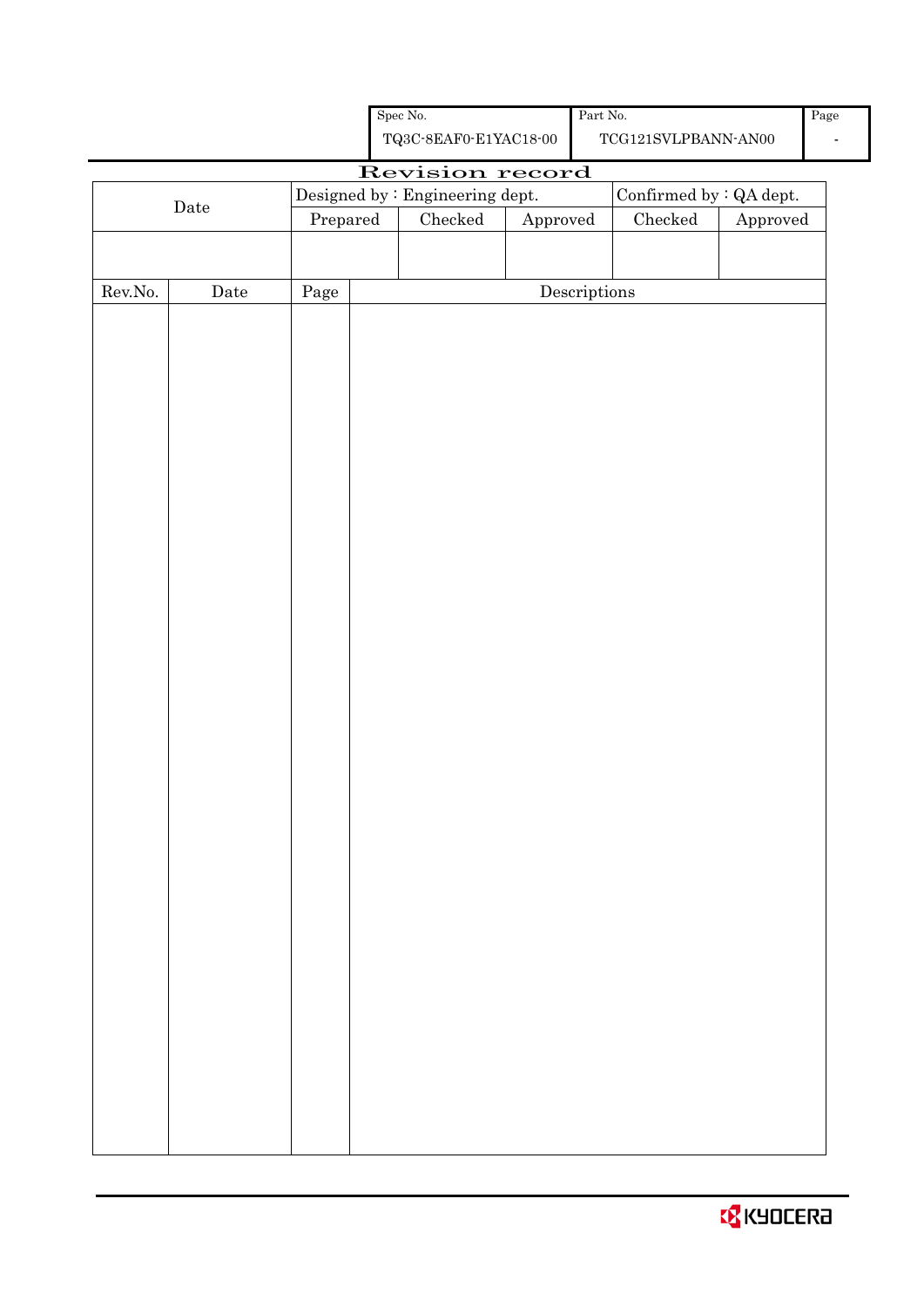#### 1. Application

This document defines the specification of TCG121SVLPBANN-AN00. (RoHS Compliant)

#### 2. Construction and outline

| LCD.               | : Transmissive color dot matrix type TFT             |
|--------------------|------------------------------------------------------|
| Backlight system   | : LED                                                |
| Polarizer          | : Anti-Glare treatment                               |
| Additional circuit | : Timing controller, Power supply $(3.3V)$ input)    |
|                    | (without constant current circuit for LED Backlight) |

### 3. Mechanical specifications

| <b>Item</b>                        | Specification                                           | Unit |
|------------------------------------|---------------------------------------------------------|------|
| Outline dimensions<br><sup>1</sup> | $278.3(W)\times(207.5)(H)\times9.5(D)$                  | mm   |
| Active area                        | $246(W)\times 184.5(H)$<br>(30.8cm/12.1~inch(Diagonal)) | mm   |
| Dot format                         | $800 \times (R, G, B)(W) \times 600(H)$                 | dot  |
| Dot pitch                          | $0.1025(W)\times0.3075(H)$                              | mm   |
| Base color<br>2)                   | Normally White                                          |      |
| Mass                               | 645                                                     | g    |

1) Projection not included. Please refer to outline for details.

2) Due to the characteristics of the LCD material, the color varies with environmental temperature.

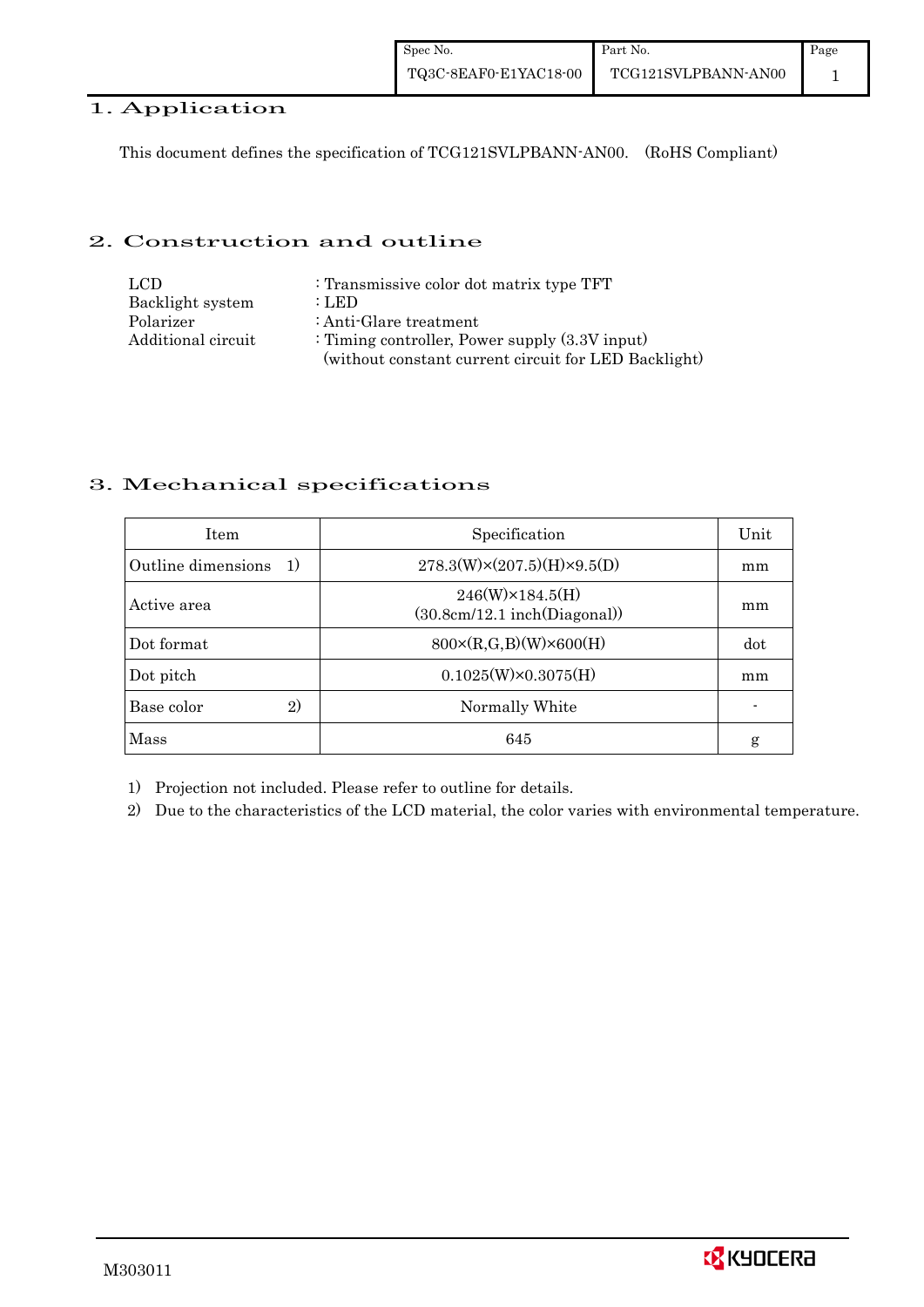#### 4. Absolute maximum ratings

4-1. Electrical absolute maximum ratings

| Item                 | Symbol       | Min.                     | Max. | Unit |
|----------------------|--------------|--------------------------|------|------|
| Supply voltage       | Vdd          | $-0.3$                   | 4.0  |      |
| Input signal voltage | $\rm V_{IN}$ | $-0.3$                   | 4.0  |      |
| LED forward current  | ΤF           | $\overline{\phantom{0}}$ | 100  |      |

1) Input signal : CK,  $R0 \sim R5$ ,  $G0 \sim G5$ ,  $B0 \sim B5$ , Hsync, Vsync, ENAB, SC

2) For each "AN-CA"

#### 4-2. Environmental absolute maximum ratings

| Item                  |    | Symbol                  | Min.  | Max. | Unit      |
|-----------------------|----|-------------------------|-------|------|-----------|
| Operating temperature | 1) | Top                     | $-20$ | 70   | $\circ$ C |
| Storage temperature   | 2) | <b>T</b> <sub>STO</sub> | $-30$ | 80   | $\circ$ C |
| Operating humidity    | 3) | Hop                     | 10    |      | %RH       |
| Storage humidity      | 3) | <b>H</b> <sub>STO</sub> | 10    |      | %RH       |
| Vibration             |    |                         | 5)    | 5)   |           |
| Shock                 |    |                         | 6)    | 6)   |           |

1) Operating temperature means a temperature which operation shall be guaranteed. Since display performance is evaluated at 25°C, another temperature range should be confirmed.

2) Temp. =  $-30^{\circ}$ C $<$ 48h, Temp. =  $80^{\circ}$ C $<$ 168h

 Store LCD at normal temperature/humidity. Keep them free from vibration and shock. An LCD that is kept at a low or a high temperature for a long time can be defective due to other conditions, even if the low or high temperature satisfies the standard. (Please refer to "Precautions for Use" for details.)

- 3) Non-condensing
- 4) Temp. $\leq 40^{\circ}$ C, 85%RH Max.
	- Temp. $>40^{\circ}$ C, Absolute humidity shall be less than 85%RH at 40 $^{\circ}$ C.
- 5)

| Frequency       | $10\sim$ 55 Hz    | Acceleration value           |
|-----------------|-------------------|------------------------------|
| Vibration width | $0.15$ mm         | $(0.3 \sim 9 \text{ m/s}^2)$ |
| Interval        | $10 - 55 - 10$ Hz | 1 minutes                    |

 2 hours in each direction X, Y, Z (6 hours total) EIAJ ED-2531

6) Acceleration: 490 m/s2, Pulse width: 11 ms 3 times in each direction:  $\pm X$ ,  $\pm Y$ ,  $\pm Z$ EIAJ ED-2531

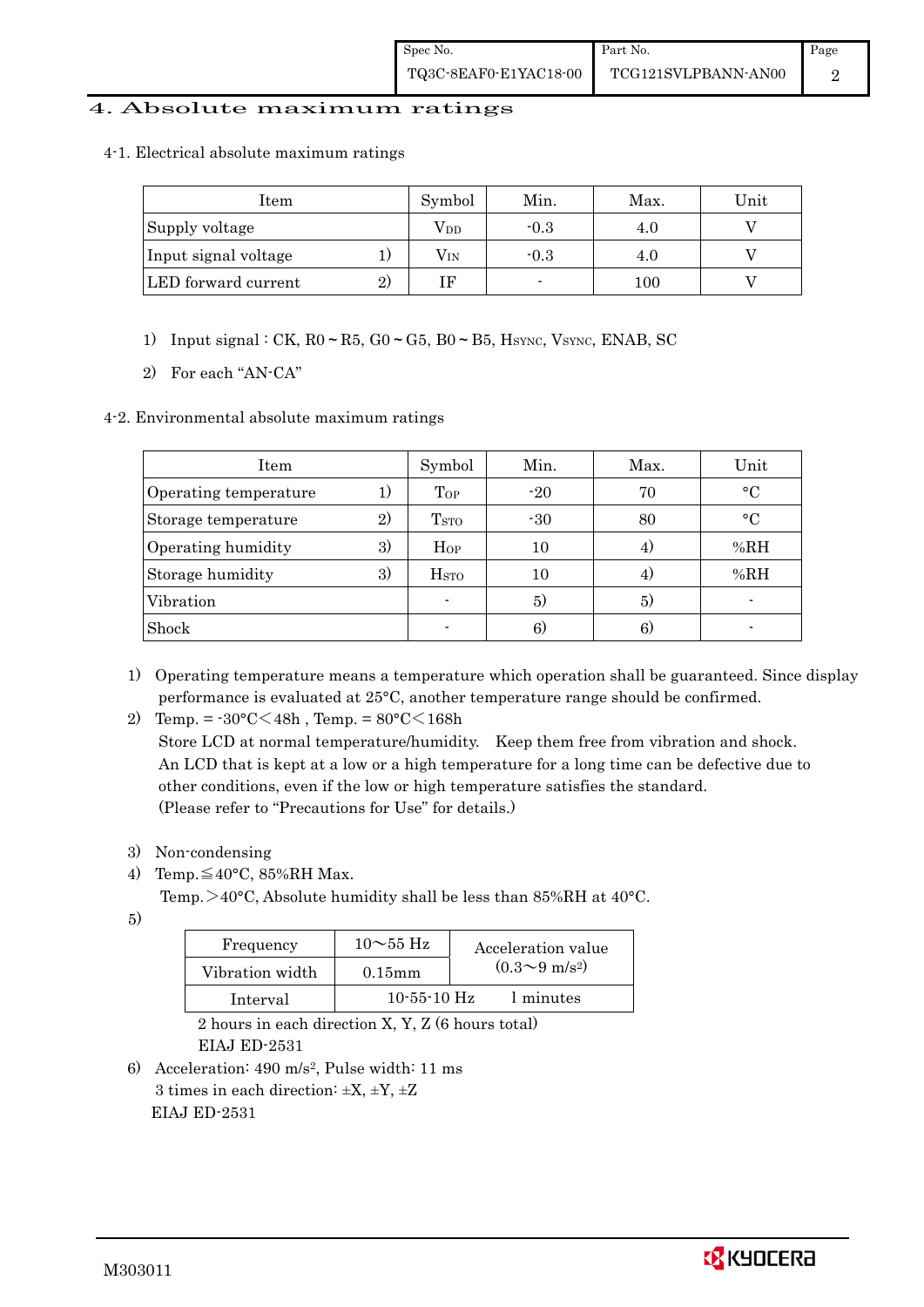| Spec No.              | Part No.            | Page |
|-----------------------|---------------------|------|
| TQ3C-8EAF0-E1YAC18-00 | TCG121SVLPBANN-AN00 |      |

#### 5. Electrical characteristics

|                                     |    |                 |                 |                |                          |                          | Temp. = $-20 \sim 70$ °C |
|-------------------------------------|----|-----------------|-----------------|----------------|--------------------------|--------------------------|--------------------------|
| Item                                |    | Symbol          | Condition       | Min.           | Typ.                     | Max.                     | Unit                     |
| Supply voltage                      | 1) | $V_{DD}$        |                 | 3.0            | 3.3                      | 3.6                      | V                        |
| Current consumption                 |    | I <sub>DD</sub> | 2)              | $\blacksquare$ | 280                      | 340                      | mA                       |
| Permissive input ripple voltage     |    | $V_{RP}$        | $V_{DD} = 3.3V$ | ۰.             | $\overline{\phantom{a}}$ | 100                      | $mVp-p$                  |
| Input signal voltage                |    | $V_{IL}$        | "Low" level     | $\mathbf{0}$   | $\blacksquare$           | 0.8                      | V                        |
|                                     | 3) | V <sub>IH</sub> | "High" level    | 2.0            | $\overline{\phantom{a}}$ | $V_{DD}$                 | V                        |
| V <sub>DD</sub> -turn-on conditions |    | t1              |                 | 0.1            | $\overline{\phantom{a}}$ | 10                       | ms                       |
|                                     |    | t2              |                 | $\mathbf{0}$   | $\blacksquare$           | $\overline{\phantom{a}}$ | ms                       |
|                                     | 1) | t3              |                 | $\Omega$       | $\blacksquare$           | $\overline{\phantom{a}}$ | ms                       |
|                                     |    | t4              |                 | 1.0            | $\blacksquare$           |                          | S                        |
|                                     |    | t5              |                 | 200            | --                       |                          | ms                       |
|                                     |    | t6              |                 | 200            |                          |                          | ms                       |

1) V<sub>DD</sub>-turn-on conditions



\* If the condition of t5, t6 doesn't fill it, the display noise might be seen.

2) Display pattern:

 $V_{DD} = 3.3V$ , Temp. =  $25^{\circ}$ C 1 2 <sup>3</sup>・・・・・・・・・・・・・・・2398 2399 2400(dot) 1 2 3 : : : 599 600 (dot) ■■■■■■■■■■■■■■■■■■■■ ■■■■■■■■■■■■■■■■■■■■ ■■■■■■■■■■■■■■■■■■■■ ■■■■■■■■■■■■■■■■■■■■ ■■■■■■■■■■■■■■■■■■■■ ■■■■■■■■■■■■■■■■■■■■ ■■■■■■■■■■■■■■■■■■■■ ■■■■■■■■■■■■■■■■■■■■

3) Input signal : CK,  $R0 \sim R5$ ,  $G0 \sim G5$ ,  $B0 \sim B5$ , Hsync, Vsync, ENAB, SC

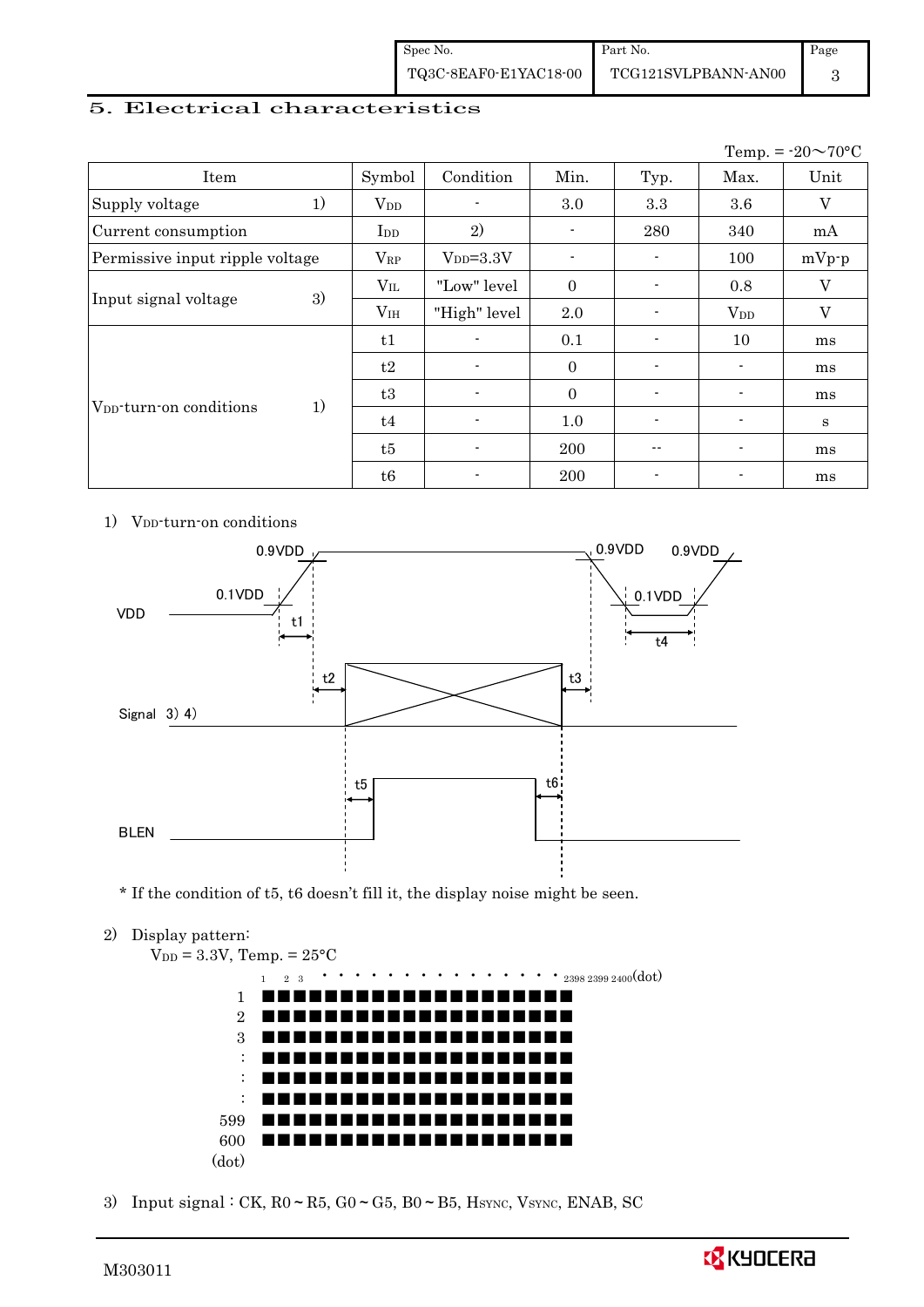Spec No. TQ3C-8EAF0-E1YAC18-00 Part No. TCG121SVLPBANN-AN00 Page 4

# 6. Optical characteristics

|  | Measuring spot = $\phi$ 6.0mm, Temp. = 25°C |  |  |
|--|---------------------------------------------|--|--|
|--|---------------------------------------------|--|--|

| Item                                  |       | Symbol              | Condition                   | Min.                     | Typ.           | Max.                     | Unit              |
|---------------------------------------|-------|---------------------|-----------------------------|--------------------------|----------------|--------------------------|-------------------|
|                                       | Rise  | $\tau_r$            | $\theta = \phi = 0^{\circ}$ | $\overline{a}$           | $\overline{4}$ |                          | ms                |
| Response time                         | Down  | $\tau$ <sub>d</sub> | $\theta = \phi = 0^{\circ}$ | ٠                        | 22             |                          | ms                |
|                                       |       | $\theta$ upper      |                             |                          | 80             | $\overline{\phantom{a}}$ |                   |
| Viewing angle range<br>View direction |       | $\theta$ lower      | $CR \ge 10$                 |                          | 65             |                          | deg.              |
| $: 6$ o'clock                         |       | $\phi$ left         |                             | $\overline{\phantom{a}}$ | 80             | $\overline{\phantom{a}}$ |                   |
| (Gray inversion)                      |       | $\phi$ RIGHT        |                             | $\overline{\phantom{a}}$ | 80             | $\overline{a}$           | deg.              |
| Contrast ratio                        |       | CR                  | $\theta = \phi = 0^{\circ}$ | 700                      | 1000           |                          |                   |
| <b>Brightness</b>                     |       | L                   | IF=60mA/Line                | 350                      | 500            | $\overline{\phantom{a}}$ | cd/m <sup>2</sup> |
|                                       | Red   | $\mathbf x$         | $\theta = \phi = 0^{\circ}$ | 0.560                    | 0.610          | 0.660                    |                   |
|                                       |       | У                   |                             | 0.300                    | 0.350          | 0.400                    |                   |
|                                       |       | $\mathbf X$         | $\theta = \phi = 0^{\circ}$ | 0.280                    | 0.330          | 0.380                    |                   |
| Chromaticity                          | Green | У                   |                             | 0.510                    | 0.560          | 0.610                    |                   |
| coordinates                           |       | $\mathbf X$         | $\theta = \phi = 0^{\circ}$ | 0.100                    | 0.150          | 0.200                    |                   |
|                                       | Blue  | У                   |                             | 0.070                    | 0.120          | 0.170                    |                   |
|                                       |       | $\mathbf X$         | $\theta = \phi = 0^{\circ}$ | 0.245                    | 0.295          | 0.345                    |                   |
|                                       | White | $\mathbf y$         |                             | 0.265                    | 0.315          | 0.365                    |                   |

#### 6-1. Definition of contrast ratio

$$
CR(Contrast ratio) = \frac{Brightness with all pixels "White" }{Brightness with all pixels "Black" }
$$

# 6-2. Definition of response time



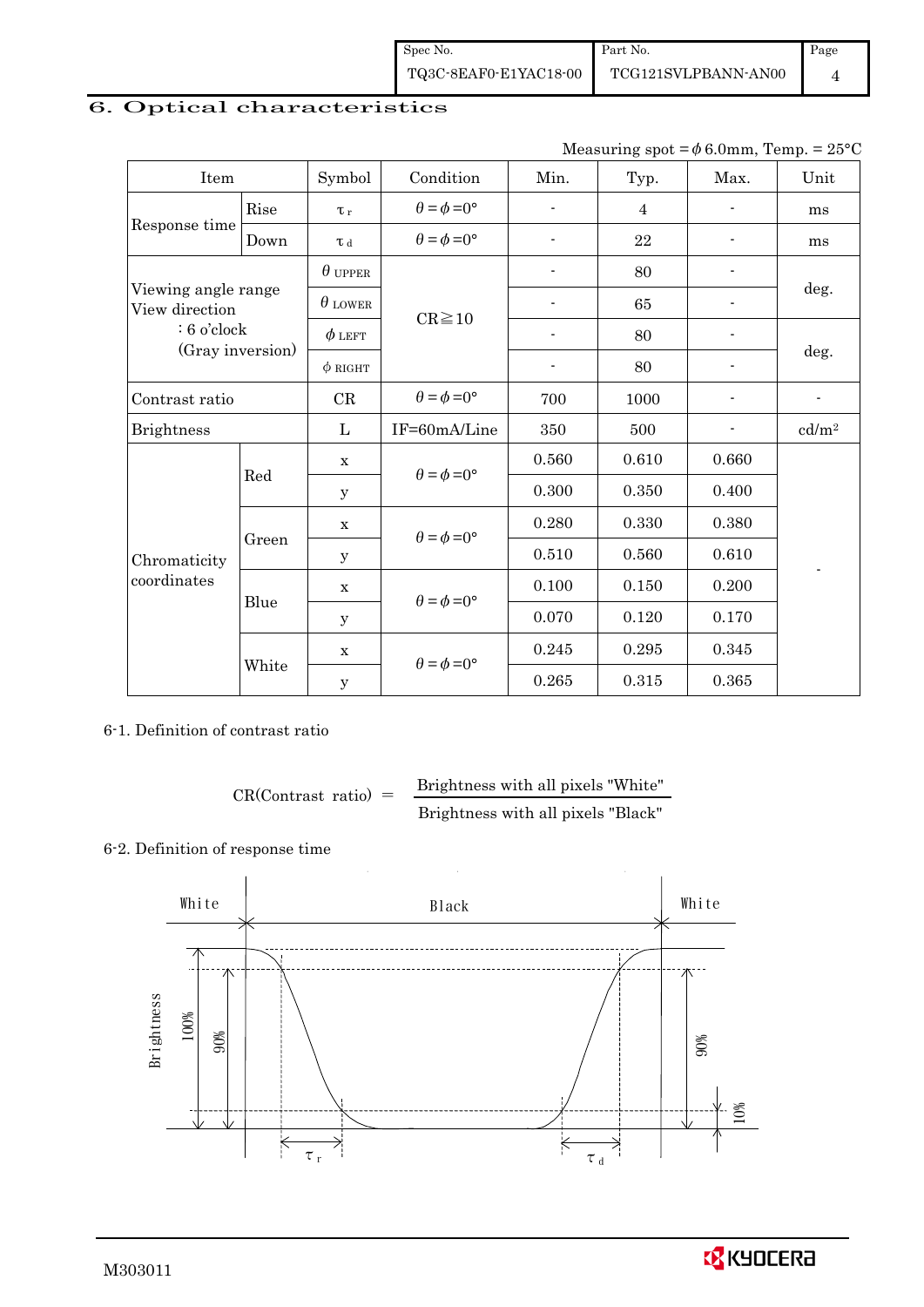

#### 6-4. Brightness measuring points



- 1) Rating is defined as the white brightness at center of display screen(3).
- 2) The brightness uniformity is calculated by using following formula.

Brightness uniformity = Minimum brightness from 1 to 5  $\times$  100 [%]<br>Maximum brightness from 1 to 5

3) 30 minutes after LED is turned on. (Ambient Temp.=25℃)

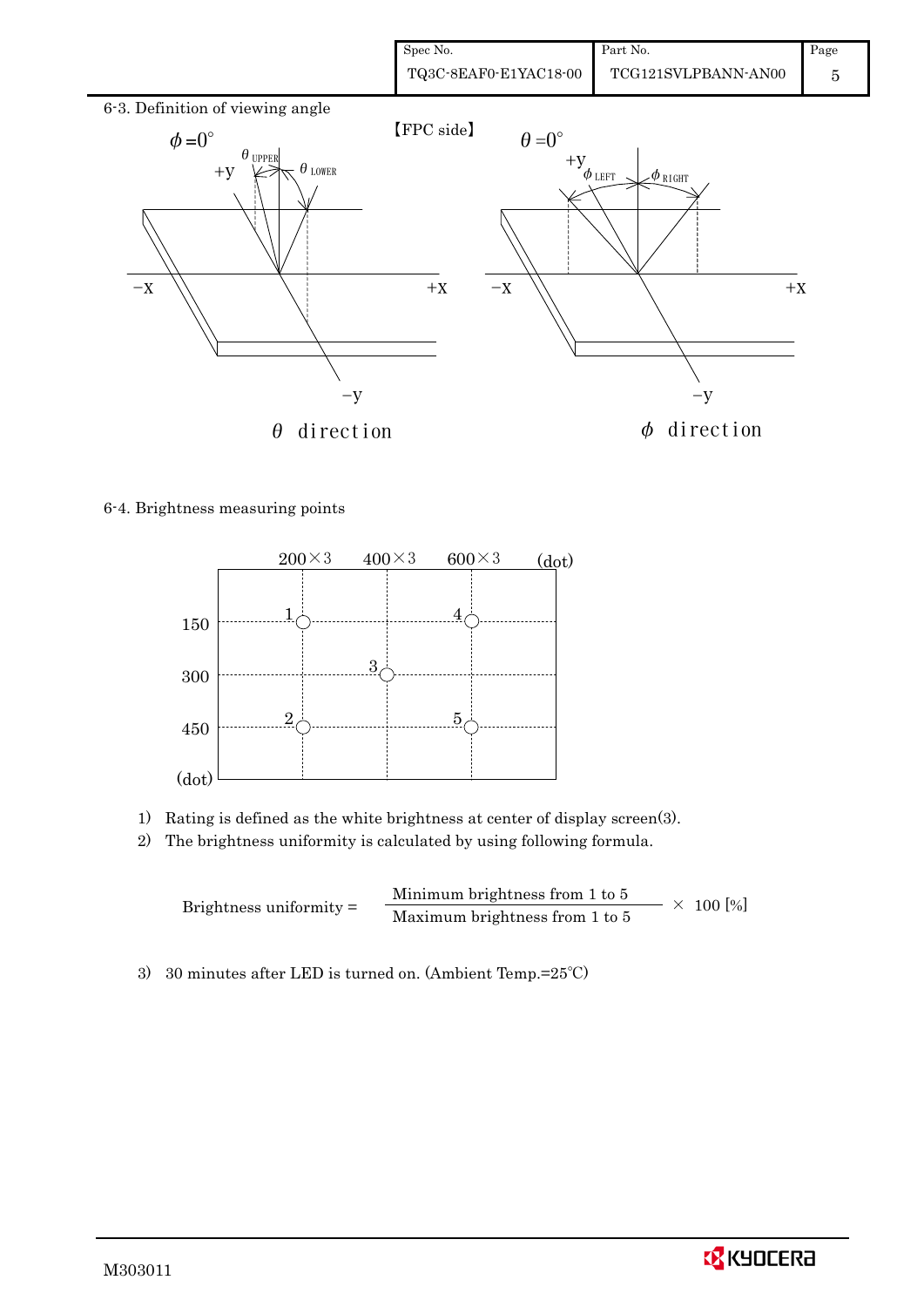#### 7. Interface signals

| No.            | Symbol         | Description                                                 | Note |  |  |
|----------------|----------------|-------------------------------------------------------------|------|--|--|
| 1              | <b>SC</b>      | Scan direction control (GND or Open: Normal, High: Reverse) | 1)   |  |  |
| $\overline{2}$ | <b>ENAB</b>    | Data Enable (positive)                                      |      |  |  |
| 3              | <b>VSYNC</b>   | Vertical synchronous signal (negative)                      |      |  |  |
| $\overline{4}$ | <b>HSYNC</b>   | Horizontal synchronous signal (negative)                    |      |  |  |
| $\overline{5}$ | <b>GND</b>     | <b>GND</b>                                                  |      |  |  |
| 6              | B <sub>5</sub> | BLUE data signal (MSB)                                      |      |  |  |
| $\overline{7}$ | B <sub>4</sub> | <b>BLUE</b> data signal                                     |      |  |  |
| 8              | B <sub>3</sub> | BLUE data signal                                            |      |  |  |
| 9              | B <sub>2</sub> | <b>BLUE</b> data signal                                     |      |  |  |
| 10             | B1             | <b>BLUE</b> data signal                                     |      |  |  |
| 11             | B <sub>0</sub> | BLUE data signal (LSB)                                      |      |  |  |
| 12             | <b>GND</b>     | <b>GND</b>                                                  |      |  |  |
| 13             | G5             | GREEN data signal (MSB)                                     |      |  |  |
| 14             | G <sub>4</sub> | <b>GREEN</b> data signal                                    |      |  |  |
| 15             | G <sub>3</sub> | GREEN data signal                                           |      |  |  |
| 16             | G <sub>2</sub> | GREEN data signal                                           |      |  |  |
| 17             | G <sub>1</sub> | <b>GREEN</b> data signal                                    |      |  |  |
| 18             | G <sub>0</sub> | GREEN data signal (LSB)                                     |      |  |  |
| 19             | <b>GND</b>     | <b>GND</b>                                                  |      |  |  |
| 20             | R5             | RED data signal (MSB)                                       |      |  |  |
| 21             | R <sub>4</sub> | RED data signal                                             |      |  |  |
| 22             | R3             | RED data signal                                             |      |  |  |
| 23             | R2             | RED data signal                                             |      |  |  |
| 24             | R1             | RED data signal                                             |      |  |  |
| 25             | R <sub>0</sub> | RED data signal (LSB)                                       |      |  |  |
| 26             | <b>GND</b>     | <b>GND</b>                                                  |      |  |  |
| 27             | <b>CK</b>      | Sampling clock                                              |      |  |  |
| 28             | <b>GND</b>     | <b>GND</b>                                                  |      |  |  |
| 29             | $V_{DD}$       | +3.3V power supply                                          |      |  |  |
| 30             | $V_{DD}$       | +3.3V power supply                                          |      |  |  |

 LCD connector : 04 6240 030 026 846+ (ELCO) Recommended matching FFC or FPC : 0.5mm pitch

### 1) Scanning

SC : GND or Open SC : High



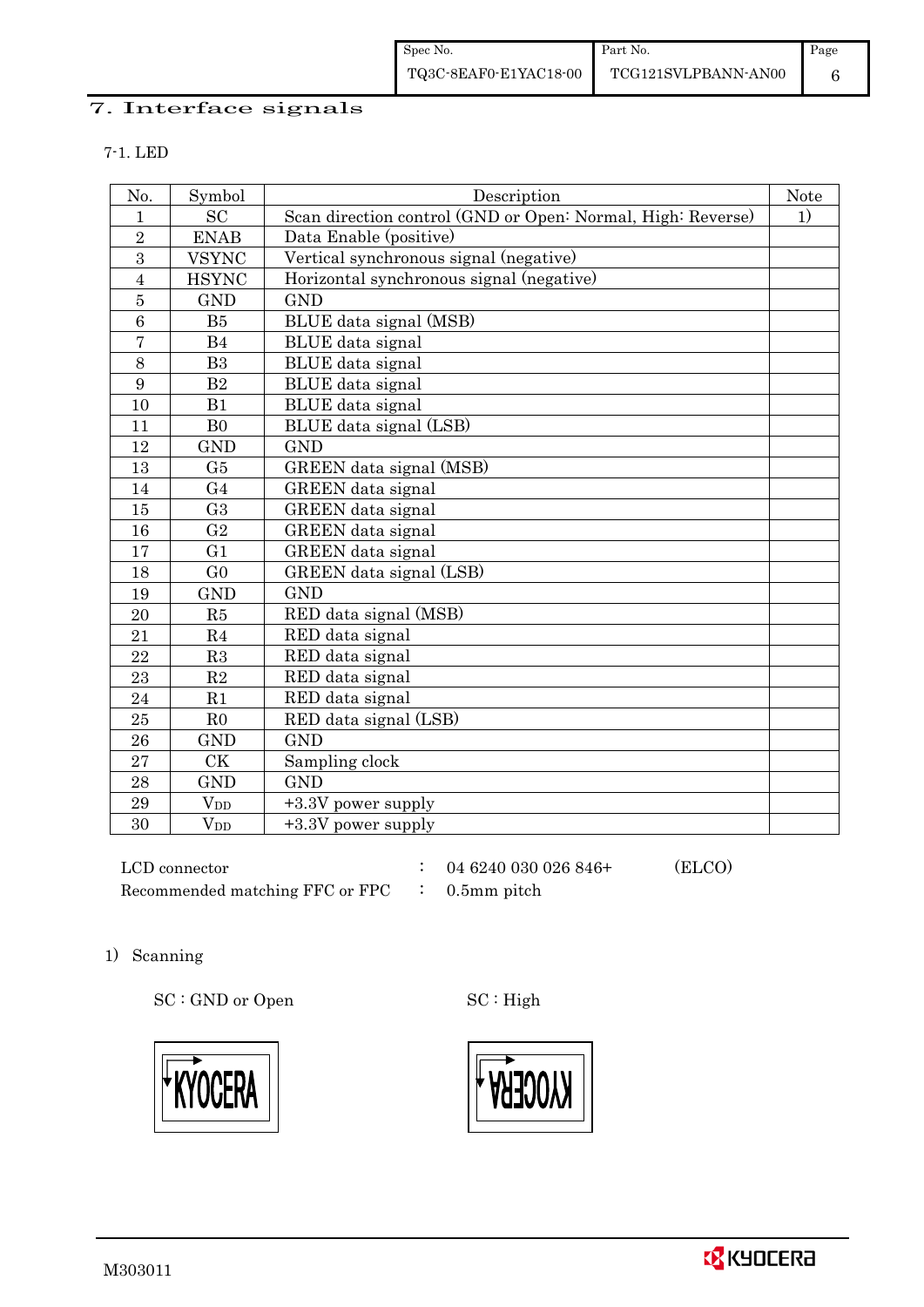Spec No. TQ3C-8EAF0-E1YAC18-00 Part No. TCG121SVLPBANN-AN00 Page 7

### 7-2. LED

| No. | Symbol          | Description | Note |
|-----|-----------------|-------------|------|
|     | AN1             | Anode1      |      |
| ິ   | AN2             | Anode2      |      |
| ಲ   | AN3             | Anode3      |      |
|     | CA <sub>3</sub> | Cathode3    |      |
| 5   | CA <sub>2</sub> | Cathode2    |      |
| O   | CA1             | Cathode1    |      |

 $\begin{tabular}{ll} \bf LED~connector~(CN2) & \qquad : & \bf SM06B-SHLS-TF(LF)(SN) & (JST) \end{tabular}$ Matching connector : SHLP-06V-S-B (JST)

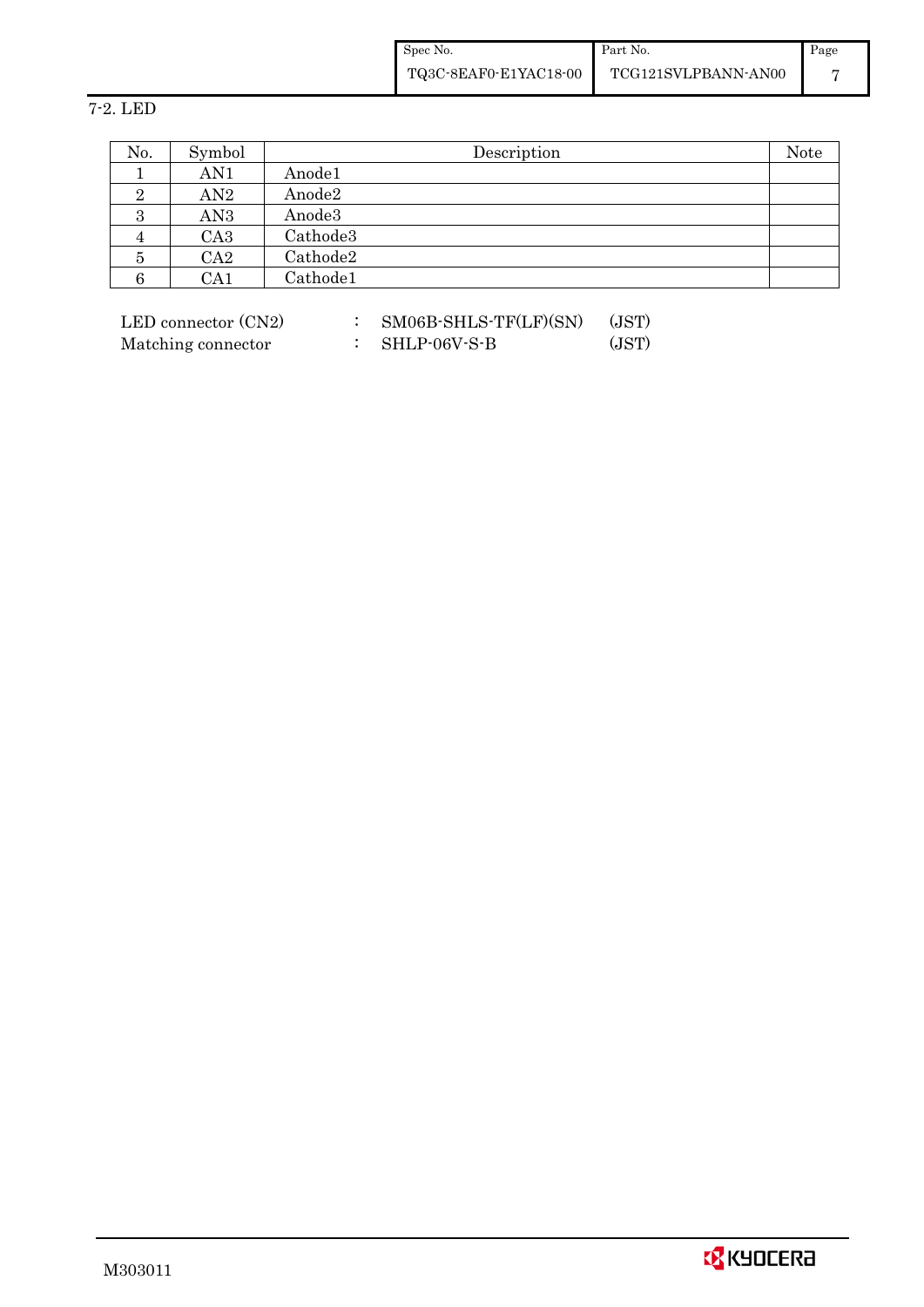# 8. Input timing characteristics  $\overline{\phantom{a}}$

#### 8-1. DE mode

|                                | Item                      | Symbol | Min.           | Typ.                     | Max.           | Unit    | Note |
|--------------------------------|---------------------------|--------|----------------|--------------------------|----------------|---------|------|
|                                | Frequency                 | 1/Tc   | 30             | 40                       | 48             | MHz     |      |
| Clock (CK)                     | High time                 | Tch    | 4              |                          | $\blacksquare$ | ns      |      |
|                                | Low time                  | Tcl    | $\overline{2}$ | $\overline{a}$           | $\blacksquare$ | ns      |      |
| Data                           | Set up time               | Tds    | $\overline{5}$ |                          |                | ns      |      |
| (R0~R5, G0~G5,<br>$B0 \sim B5$ | Hold time                 | Tdh    | 5              | $\blacksquare$           | $\blacksquare$ | ns      |      |
|                                | Set up time               | Tes    | 5              | $\overline{\phantom{0}}$ |                | ns      |      |
|                                | Hold time                 | Teh    | $\overline{5}$ |                          |                | ns      |      |
|                                | Horizontal Period         | Th     | 860            | 1056                     | 1395           | Tc      |      |
| Data Enable<br>(ENAB)          |                           |        | 24.0           | 26.4                     |                | $\mu$ s | 1)   |
|                                | Horizontal display period | Thd    |                | 800                      |                | Tc      |      |
|                                | Vertical Period           | Tv     | 610            | 628                      | 1024           | Th      |      |
|                                | Vertical display period   | Tvd    |                | 600                      |                | Th      |      |
| Refresh rate                   |                           | $f_V$  | 50             | 60                       | 70             | Hz      | 2)   |

1) Please set a clock frequency, a vertical dormant period, and the horizontal dormant period so that the Horizontal Period should not reach less than Min. value.

2) If the refresh rate reach less than Min. value, the deterioration of the display quality, flicker etc., may occur.(fv=1/Tv)

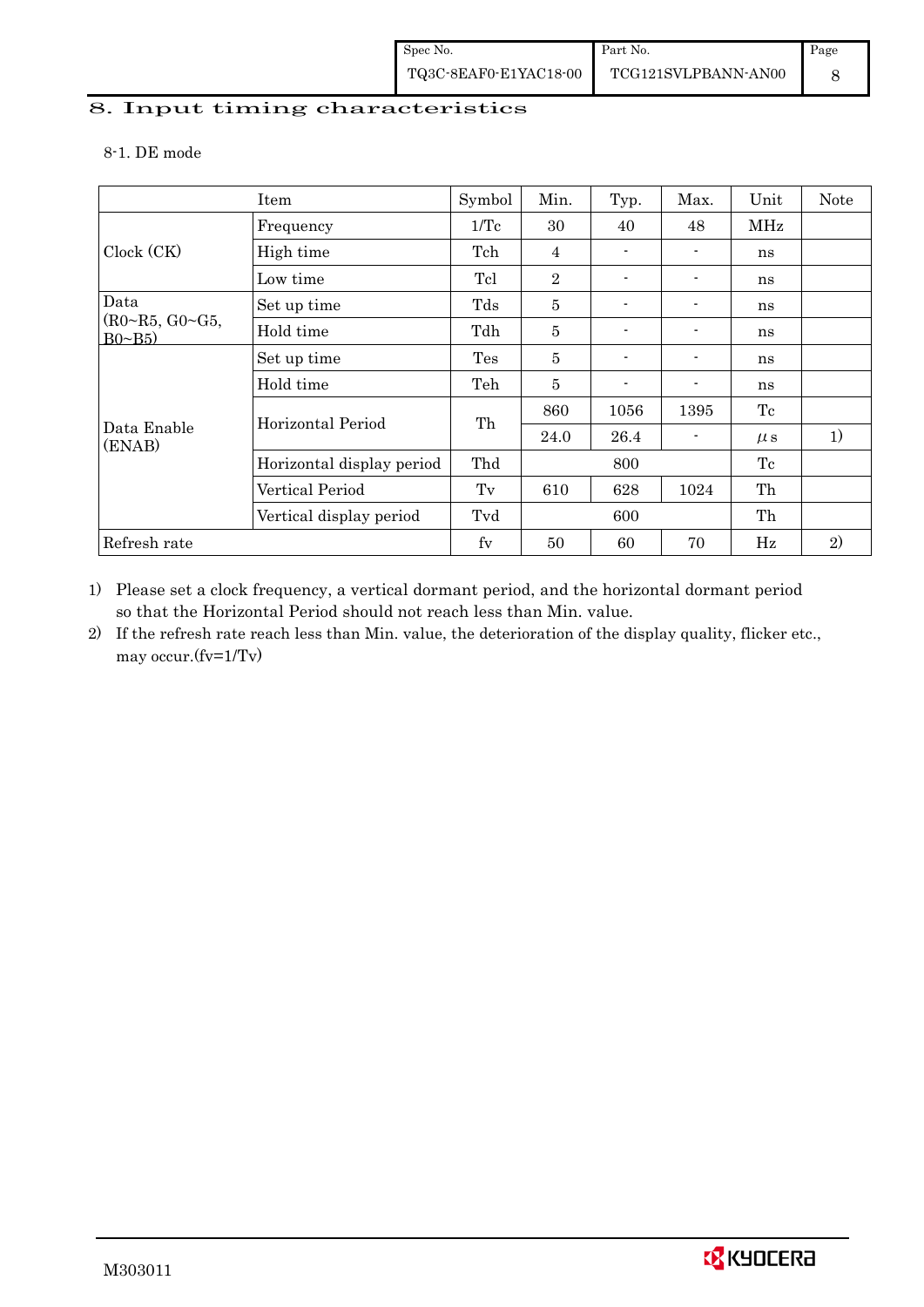

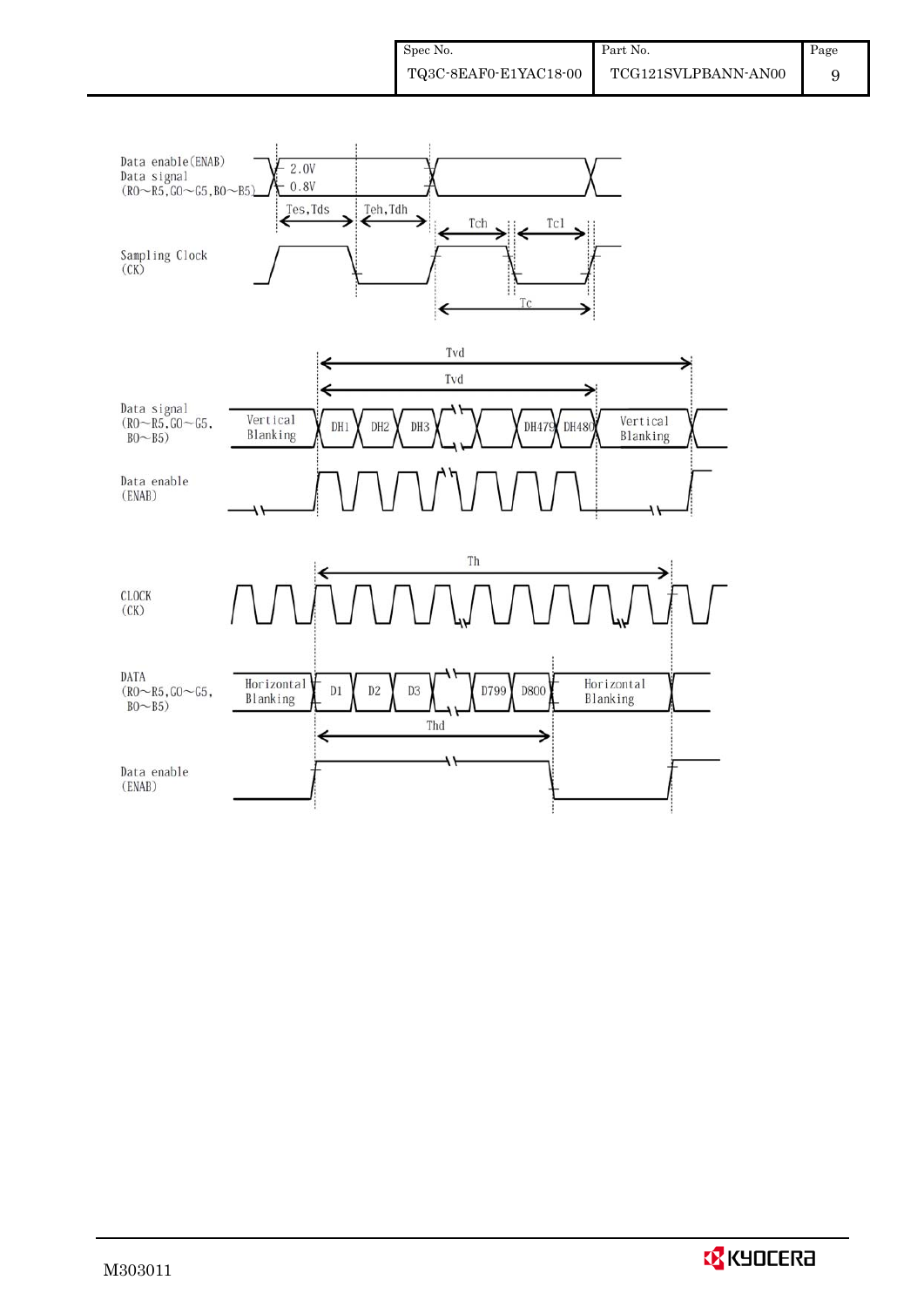#### 8-2.SYNC mode

|                                              | Item        | Symbol         | Min.             | Typ.                     | Max.                         | Unit       | <b>Note</b> |
|----------------------------------------------|-------------|----------------|------------------|--------------------------|------------------------------|------------|-------------|
|                                              | Frequency   | 1/Tc           | 30               | 40                       | 48                           | <b>MHz</b> |             |
| Clock<br>(CK)                                | High time   | Tch            | $\overline{4}$   | $\blacksquare$           |                              | ns         |             |
|                                              | Low time    | Tcl            | $\overline{2}$   | $\blacksquare$           | $\blacksquare$               | ns         |             |
| Data<br>$(R0\sim R5,\text{G}0\sim\text{G}5,$ | Set up time | Tds            | $\bf 5$          | $\overline{\phantom{a}}$ | $\overline{\phantom{a}}$     | ns         |             |
| $Bo \sim B5$                                 | Hold time   | Tdh            | $\overline{5}$   | $\blacksquare$           | $\blacksquare$               | ns         |             |
|                                              | Set up time | Ths            | $\bf 5$          | $\blacksquare$           | $\blacksquare$               | ns         |             |
|                                              | Hold time   | Thh            | $\bf 5$          | $\blacksquare$           | $\blacksquare$               | ns         |             |
| Horizontal                                   | Period      | Th             | 1017             | 1056                     | 1395                         | Tc         |             |
| synchronous<br>signal                        |             |                | 24.0             | 26.4                     |                              | $\mu$ s    | 1)          |
| (H <sub>SYNC</sub> )                         | Front porch | Thf            | $\mathbf{1}$     | 40                       | 379                          | Tc         |             |
|                                              | Pulse width | Thp            | $\overline{4}$   | 128                      | 212                          | Tc         | 2)          |
|                                              | Back porch  | Thb            | $\overline{4}$   | 88                       | 212                          | Tc         | 2)          |
| Horizontal display period                    |             | Thd            |                  | 800                      |                              | Tc         |             |
|                                              | Set up time | Tvs            | $\overline{5}$   | ÷,                       | $\blacksquare$               | ns         |             |
| Vertical                                     | Hold time   | Tvh            | $\bf 5$          | $\blacksquare$           | $\qquad \qquad \blacksquare$ | ns         |             |
| synchrous                                    | Period      | Tv             | 628              | 628                      | 1024                         | Th         |             |
| signal                                       | Front porch | Tvf            | $\mathbf{1}$     | $\mathbf{1}$             | 397                          | Th         |             |
| (V <sub>SYNC</sub> )                         | Pulse width | Tvp            | $\overline{2}$   | $\overline{4}$           | 25                           | Th         | 3)          |
|                                              | Back porch  | Tvb            | $\overline{2}$   | 23                       | 25                           | Th         | 3)          |
| Vertical display period                      |             | Tvd            |                  | 600                      |                              | Th         |             |
| Refresh rate                                 |             | f <sub>V</sub> | 50               | 60                       | 70                           | $\rm Hz$   | 4)          |
| Synchronous signal phase lag                 |             | Ths2vs         | $\boldsymbol{0}$ | $\boldsymbol{0}$         | 100                          | ns         | 5)          |

1) Please set a clock frequency, a vertical dormant period, and the horizontal dormant period so that the Horizontal Period should not reach less than Min. value.

2) Thb + Thp =  $216$ 

3)  $Tvb + Tvp = 27$ 

4) If the refresh rate reach less than Min. value, the deterioration of the display quality, flicker etc.,may occur.(fv=1/Tv)

5) VSYNC must not stand up earlier than HSYNC.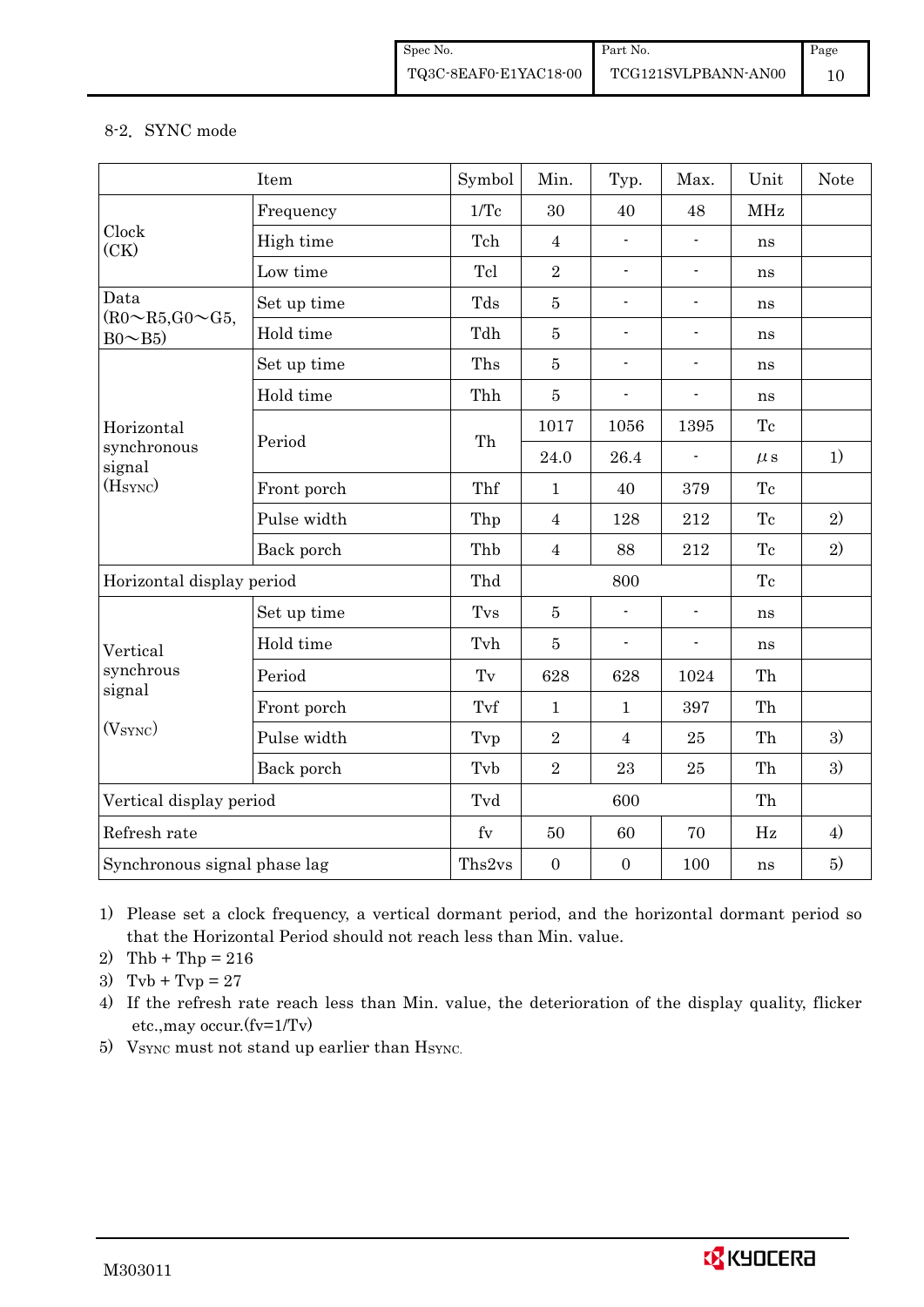



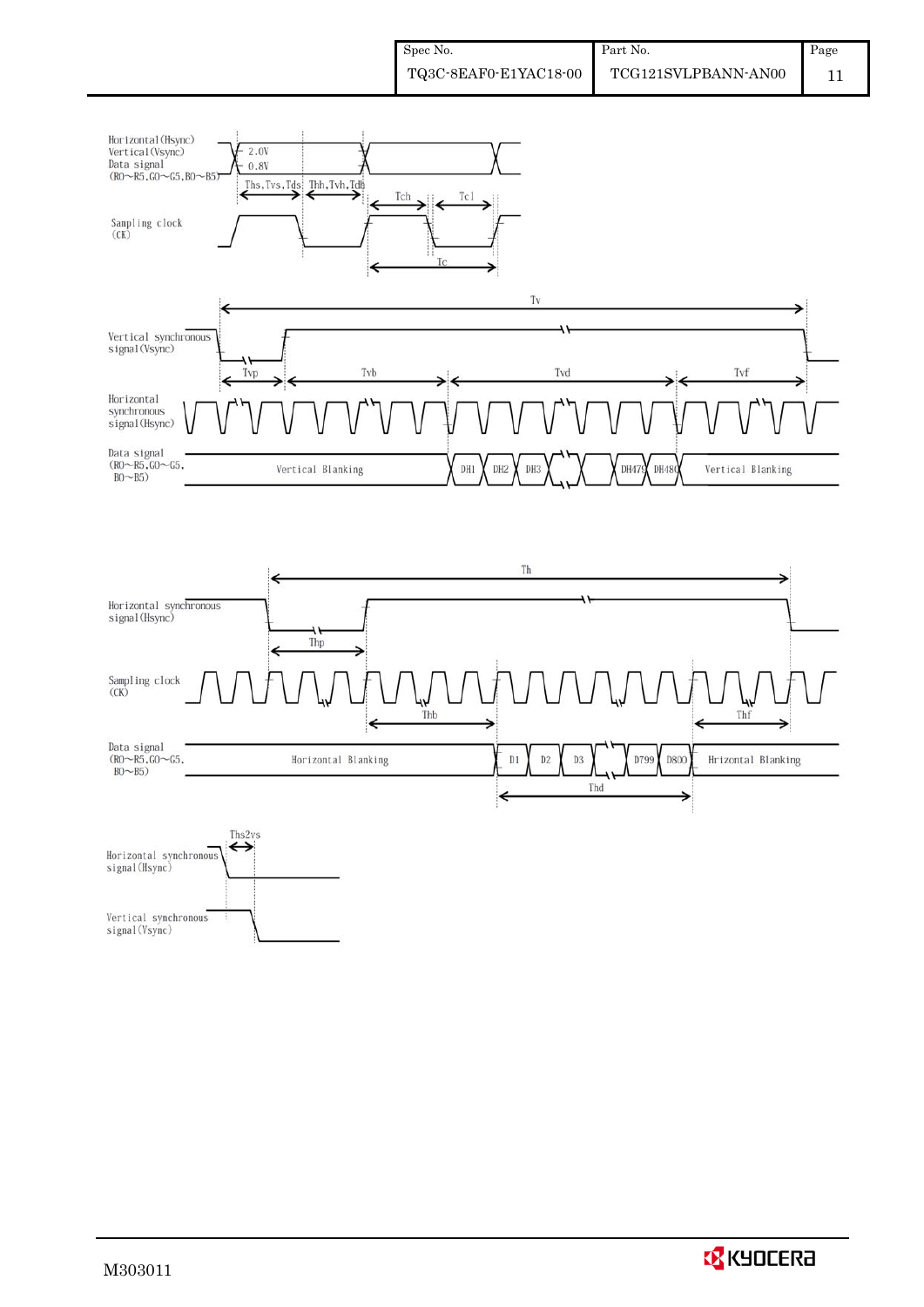#### 8-3. Input Data Signals and Display position on the screen.



# 9.Backlight system

| Item                |        | Symbol | Min. | Typ.   | Max. | Unit | Note                        |
|---------------------|--------|--------|------|--------|------|------|-----------------------------|
| Forward current     | 1)     | ΙF     |      | 60     |      | mA   | Ta= $-20 \sim 70$ °C        |
|                     |        |        |      | 22.0   | 25.8 |      | IF=60mA,Ta= $-20^{\circ}$ C |
| Forward voltage     | 1)     | VF     |      | 21.0   | 24.7 |      | IF=60mA,Ta= $25^{\circ}$ C  |
|                     |        |        |      | 20.4   | 24.1 |      | IF=60mA,Ta= $70^{\circ}$ C  |
| Operating life time | 2), 3) | T      |      | 70,000 |      |      | IF=60mA,Ta= $25^{\circ}$ C  |

1) For each "AN-CA"

2) When brightness decrease 50% of minimum brightness. The average life of a LED will decrease when the LCD is operating at higher temperatures.

- 3) Life time is estimated data. (Condition : IF=60mA, Ta=25°C in chamber).
- 4) An input current below 15mA may reduce the brightness uniformity of the LED backlight. This is because the amount of light from each LED chip is different. Therefore, please evaluate carefully before finalizing the input current.

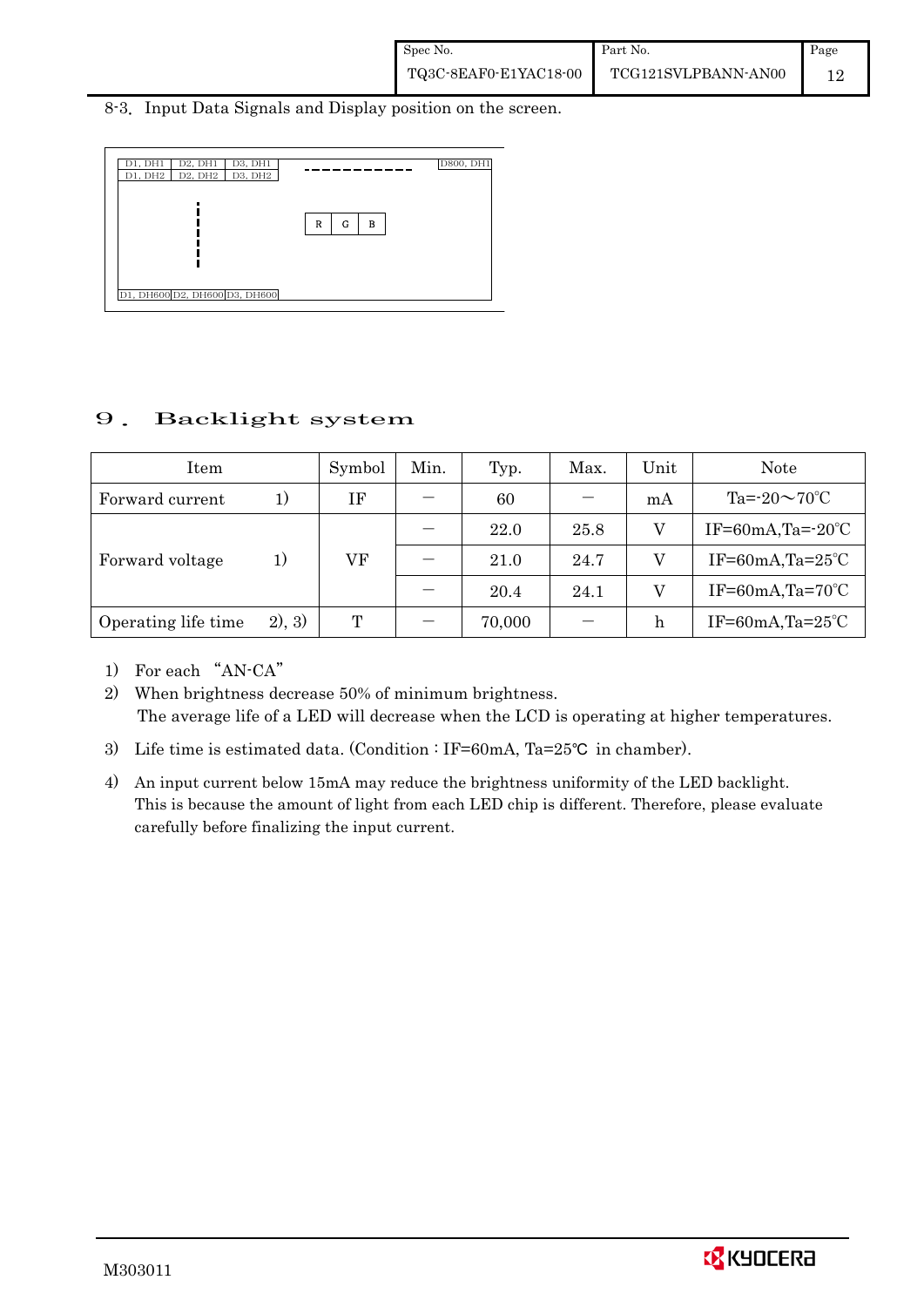### 10. Lot number identification

The lot number shall be indicated on the back of the backlight case of each LCD.

TCG121SVLPBANN-AN00 -  $\Box$  $\Box$   $\Box$   $\Box$  MADE IN  $\Box$  $\Box$  $\Box$  $\Box$  $\downarrow \downarrow \quad \downarrow \quad \downarrow \qquad \downarrow$  $1 2 3 4 5$ 

- No1. No5. above indicate
	- 1. Year code
		- 2. Month code
		- 3. Date
		- 4. Version Number
		- 5. Country of origin (Japan or China)

| Year       | 2011 | 2012 | 2013 | 2014 | 2015 | 2016 |
|------------|------|------|------|------|------|------|
| $\rm Code$ |      |      |      |      |      |      |

| Month | Jan. | Feb. | Mar. | Apr. | May | Jun. |
|-------|------|------|------|------|-----|------|
| Code  |      |      |      |      |     |      |

| Month      | Jul. | Aug. | Sep. | Oct. | Nov. | Dec. |
|------------|------|------|------|------|------|------|
| $\rm Code$ |      |      |      | ∡⊾   |      |      |

#### 11. Warranty

#### 11-1. Incoming inspection

Please inspect the LCD within one month after your receipt.

#### 11-2. Production warranty

 Kyocera warrants its LCD's for a period of 12 months from the ship date. Kyocera shall, by mutual agreement, replace or re-work defective LCD's that are shown to be Kyocera's responsibility.

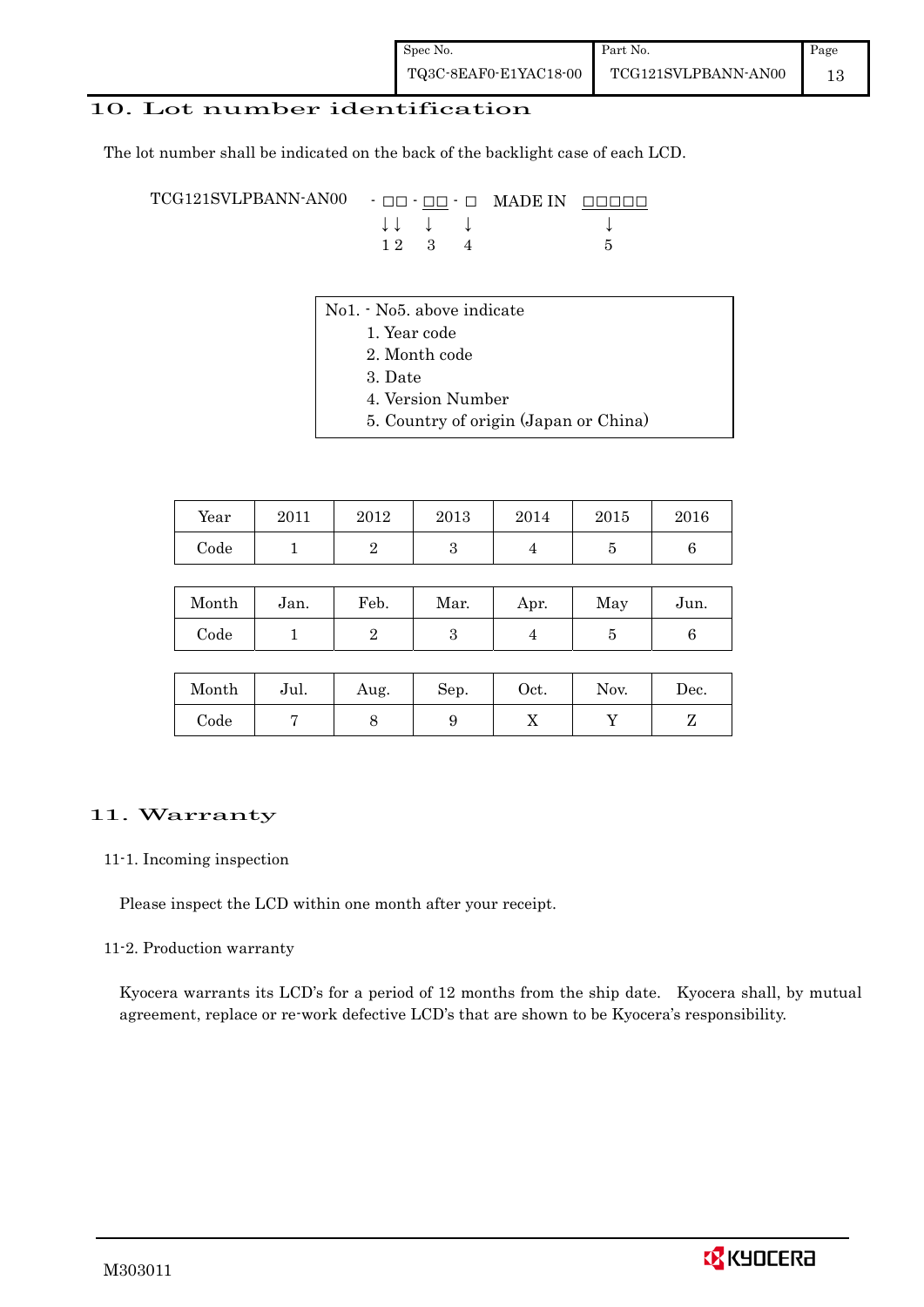#### 12. Precautions for use

- 12-1. Installation of the LCD
- 1) Please ground either of the mounting (screw) holes located at each corner of an LCD, in order to stabilize brightness and display quality.
- 2) A transparent protection plate shall be added to protect the LCD and its polarizer.
- 3) The LCD shall be installed so that there is no pressure on the LSI chips.
- 4) The LCD shall be installed flat, without twisting or bending.
- 5) A transparent protection sheet is attached to the polarizer. Please remove the protection film slowly before use, paying attention to static electricity.

12-2. Static electricity

- 1) Since CMOS ICs are mounted directly onto the LCD glass, protection from static electricity is required.
- 2) Workers should use body grounding. Operator should wear ground straps.

#### 12-3. LCD operation

1) The LCD shall be operated within the limits specified. Operation at values outside of these limits may shorten life, and/or harm display images.

12-4. Storage

- 1) The LCD shall be stored within the temperature and humidity limits specified. Store in a dark area, and protect the LCD from direct sunlight or fluorescent light.
- 2) Always store the LCD so that it is free from external pressure onto it.

12-5. Usage

- 1) DO NOT store in a high humidity environment for extended periods. Polarizer degradation bubbles, and/or peeling off of the polarizer may result.
- 2) The front polarizer is easily scratched or damaged. Prevent touching it with any hard material, and from being pushed or rubbed.
- 3) The LCD screen may be cleaned by wiping the screen surface with a soft cloth or cotton pad using a little Ethanol.
- 4) Water may cause damage or discoloration of the polarizer. Clean condensation or moisture from any source immediately.
- 5) Always keep the LCD free from condensation during testing. Condensation may permanently spot or stain the polarizer.
- 6) Do not disassemble LCD because it will result in damage.
- 7) This Kyocera LCD has been specifically designed for use in general electronic devices, but not for use in a special environment such as usage in an active gas. Hence, when the LCD is supposed to be used in a special environment, evaluate the LCD thoroughly beforehand and do not expose the LCD to chemicals such as an active gas.
- 8) Please do not use solid-base image pattern for long hours because a temporary afterimage may appear. We recommend using screen saver etc. in cases where a solid-base image pattern must be used.
- 9) Liquid crystal may leak when the LCD is broken. Be careful not to let the fluid go into your eyes and mouth. In the case the fluid touches your body; rinse it off right away with water and soap.

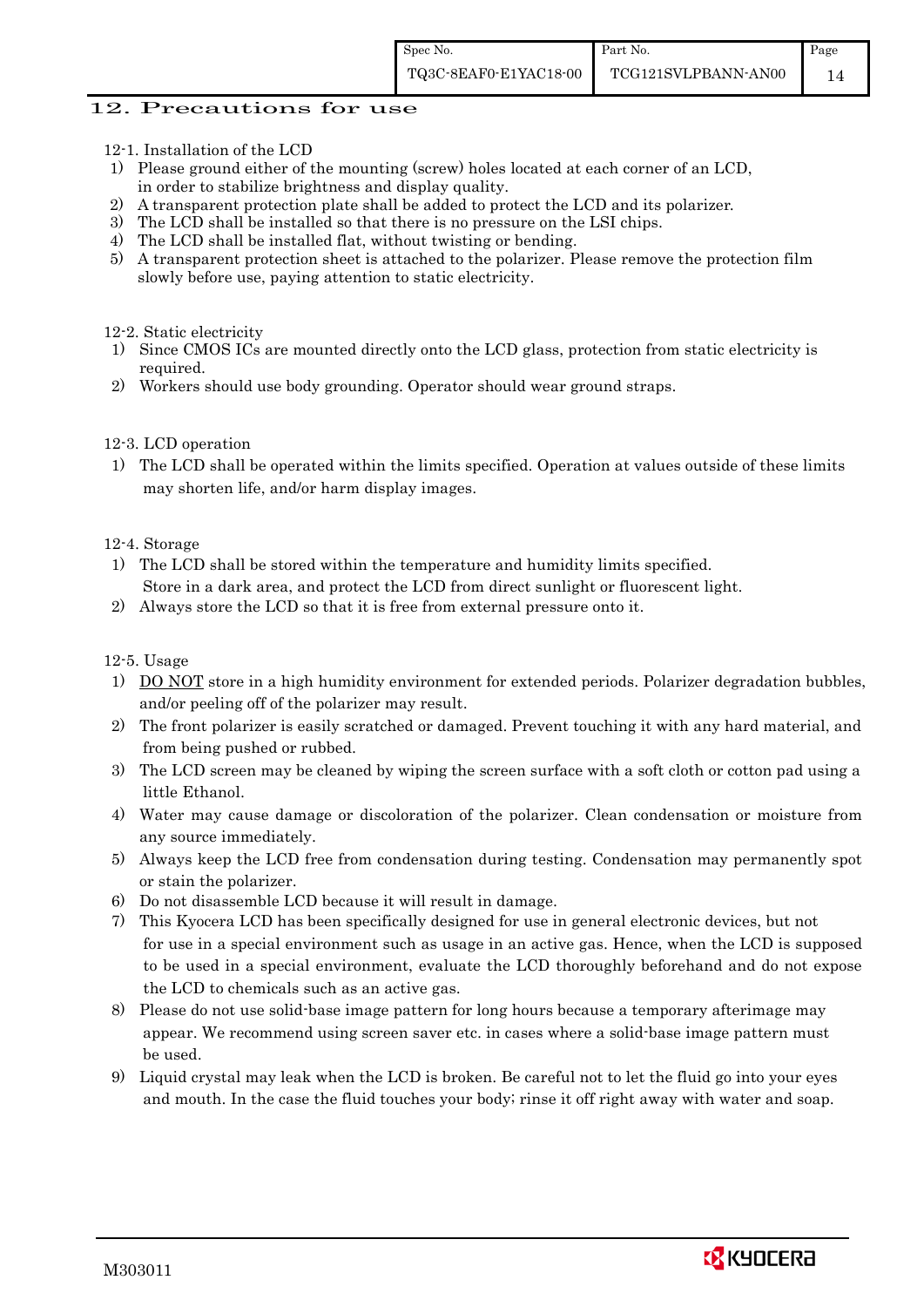# 13. Reliability test data

| Test item                            | Test condition                                                                                        | Test time |                                                            | Judgement                                 |
|--------------------------------------|-------------------------------------------------------------------------------------------------------|-----------|------------------------------------------------------------|-------------------------------------------|
| High temp.<br>atmosphere             | $80^{\circ}$ C                                                                                        | 240h      | Display function<br>Display quality<br>Current consumption | : no defect<br>: no defect<br>: no defect |
| Low temp.<br>atmosphere              | $-30^{\circ}$ C                                                                                       | 240h      | Display function<br>Display quality<br>Current consumption | : no defect<br>: no defect<br>: no defect |
| High temp.<br>humidity<br>atmosphere | $40^{\circ}$ C 90% RH                                                                                 | 240h      | Display function<br>Display quality<br>Current consumption | : no defect<br>: no defect<br>: no defect |
| Temp. cycle                          | $-30^{\circ}$ C<br>0.5 <sub>h</sub><br>0.5 <sub>h</sub><br>R.T.<br>$80^{\circ}$ C<br>0.5 <sub>h</sub> | 10cycles  | Display function<br>Display quality<br>Current consumption | : no defect<br>: no defect<br>: no defect |
| High temp.<br>operation              | $70^{\circ}$ C                                                                                        | 500h      | Display function<br>Display quality<br>Current consumption | : no defect<br>: no defect<br>: no defect |

1) Each test item uses a test LCD only once. The tested LCD is not used in any other tests.

2) The LCD is tested in circumstances in which there is no condensation.

3) The reliability test is not an out-going inspection.

4) The result of the reliability test is for your reference purpose only. The reliability test is conducted only to examine the LCD's capability.

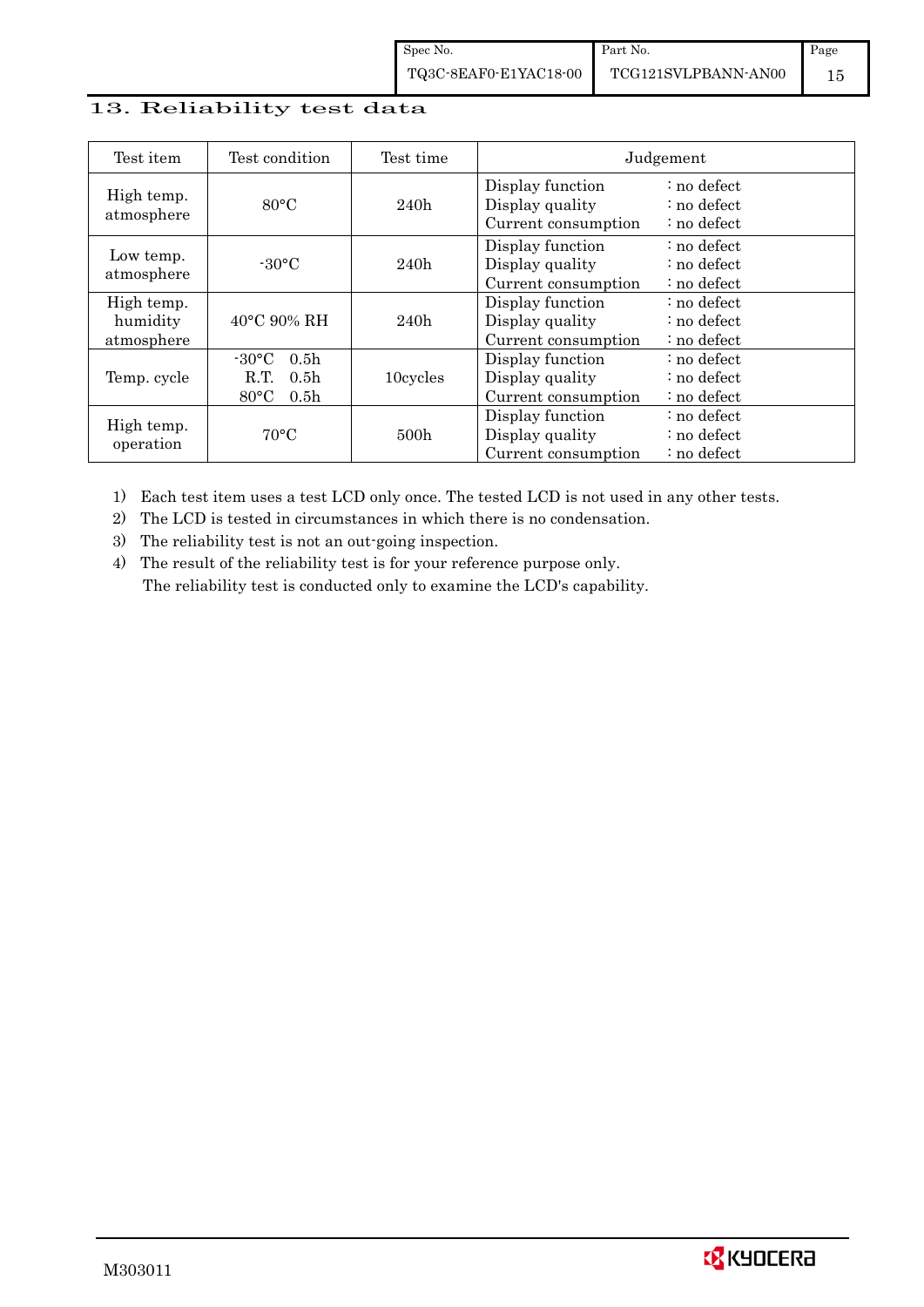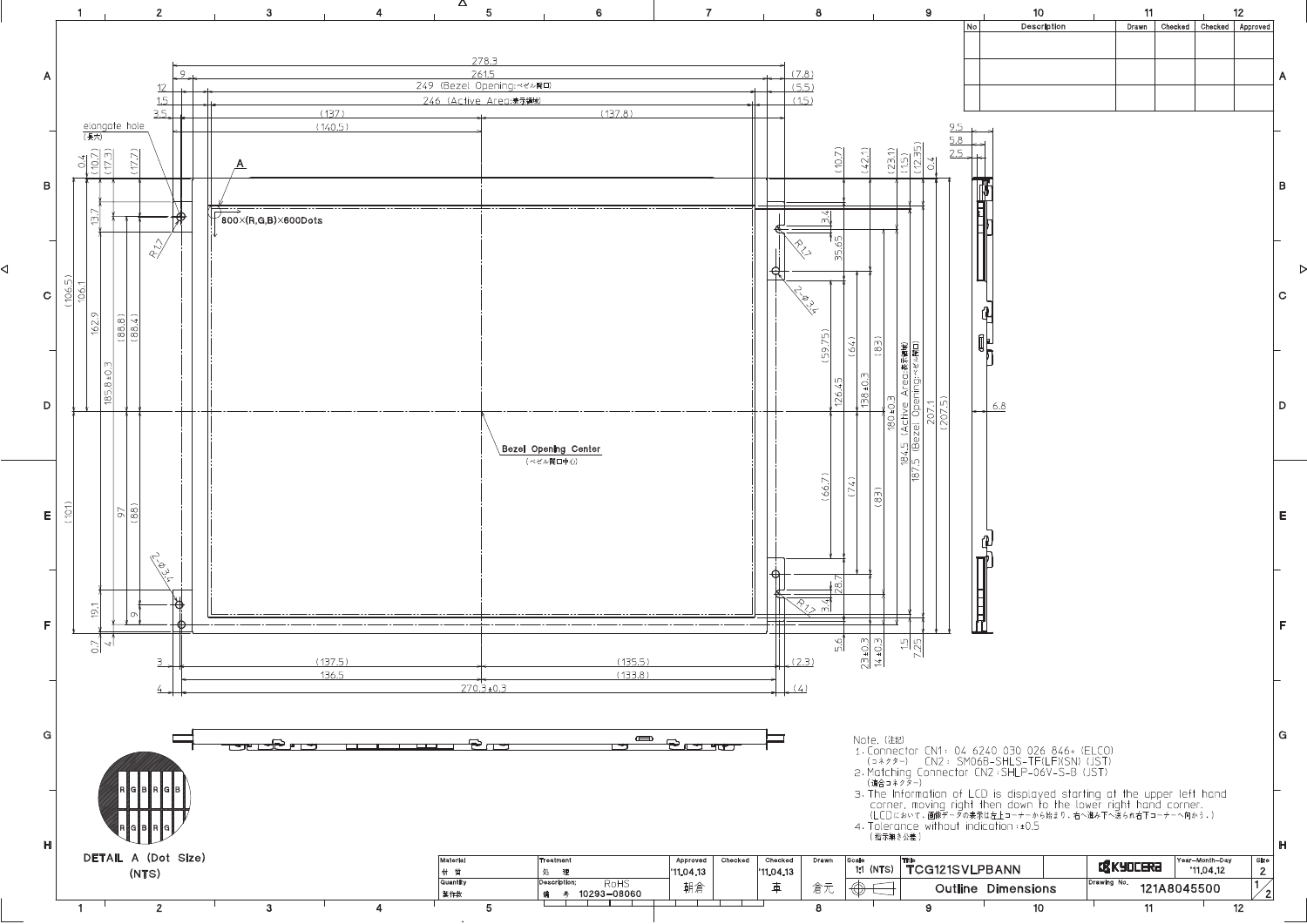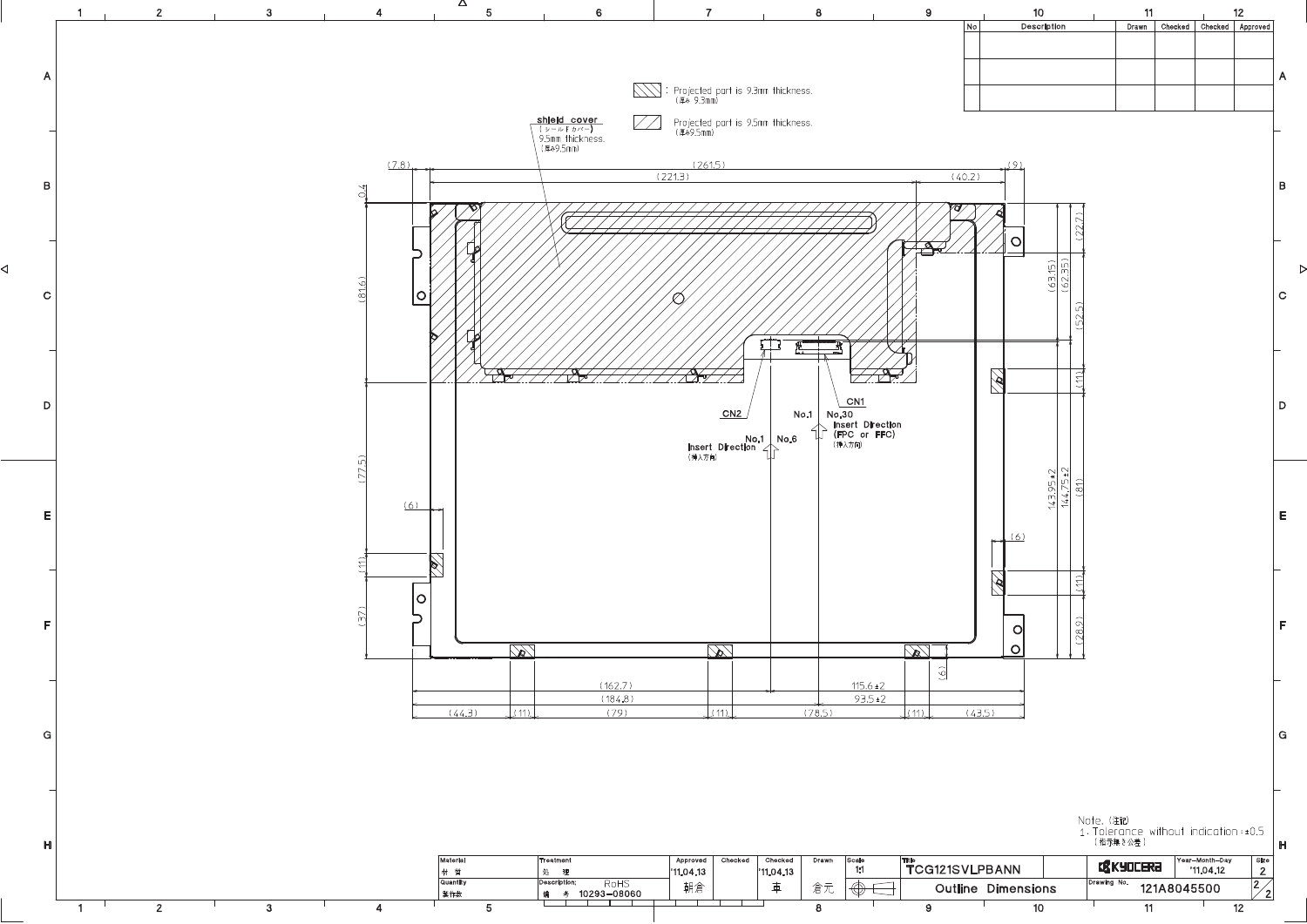| Spec No. | TQ3C-8EAF0-E2YAC18-00 |
|----------|-----------------------|
| Date     | June 24, 2011         |

# KYOCERA INSPECTION STANDARD

# TYPE : TCG121SVLPBANN-AN00

### KYOCERA CORPORATION LCD DIVISION

| Original      |                                        | Designed by: Engineering dept. | Confirmed by $:QA$ dept. |         |          |
|---------------|----------------------------------------|--------------------------------|--------------------------|---------|----------|
| Issue Date    | Prepared                               | Checked                        | Approved                 | Checked | Approved |
| June 24, 2011 | M Yamamoto yelkeda M.FijiTanj Iklama 3 |                                |                          |         |          |

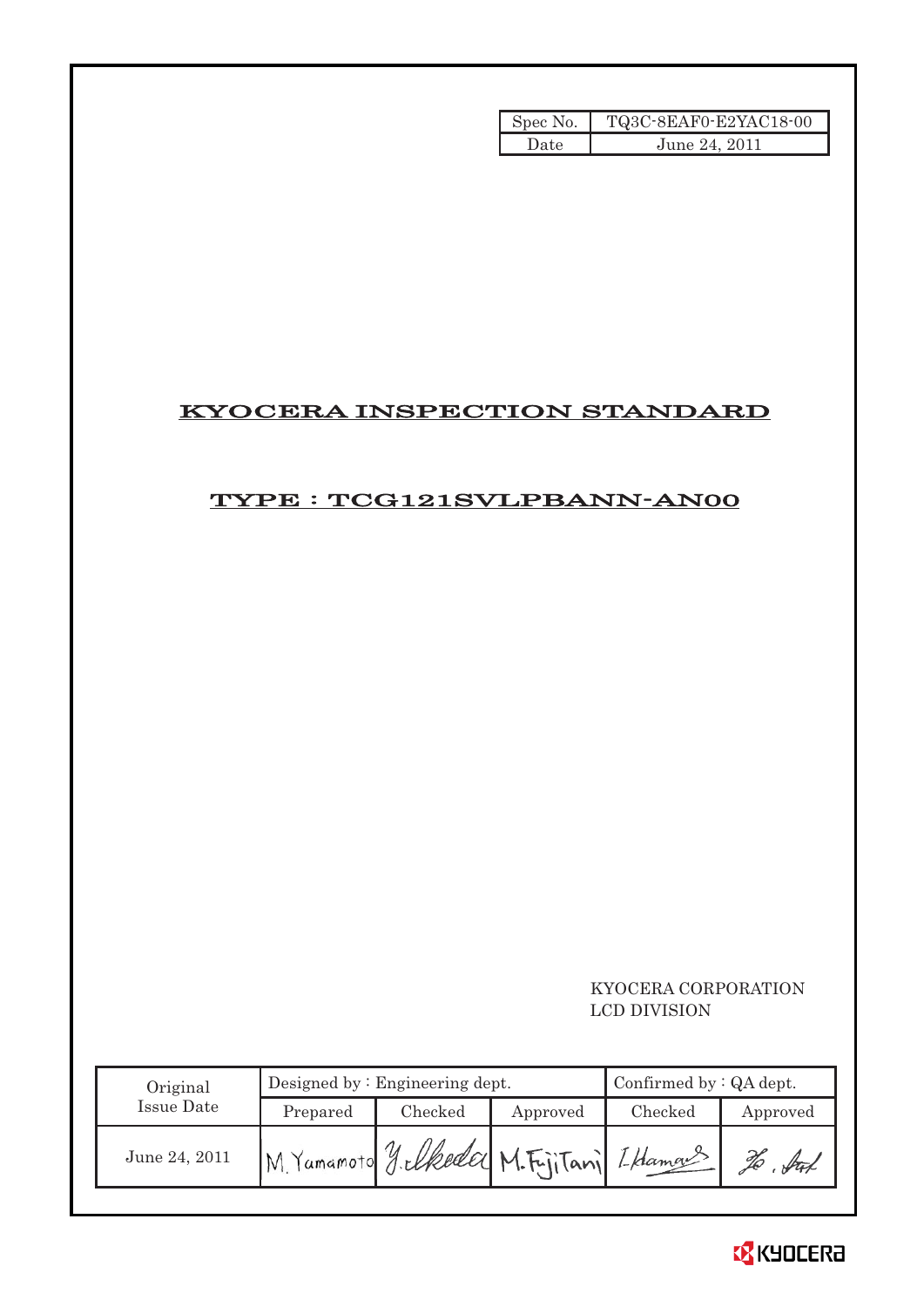| Spec No.              | Part No.  |
|-----------------------|-----------|
| TQ3C-8EAF0-E2YAC18-00 | TCG121SVL |

| Revision record |             |          |                                 |               |                         |               |                        |
|-----------------|-------------|----------|---------------------------------|---------------|-------------------------|---------------|------------------------|
|                 |             |          | Designed by : Engineering dept. |               | Confirmed by : QA dept. |               |                        |
|                 | $\rm{Date}$ | Prepared |                                 | $\rm Checked$ | Approved                | $\rm Checked$ | ${\Large\bf Approved}$ |
|                 |             |          |                                 |               |                         |               |                        |
|                 |             |          |                                 |               |                         |               |                        |
| Rev.No.         | Date        | Page     |                                 |               | Descriptions            |               |                        |
|                 |             |          |                                 |               |                         |               |                        |
|                 |             |          |                                 |               |                         |               |                        |
|                 |             |          |                                 |               |                         |               |                        |
|                 |             |          |                                 |               |                         |               |                        |
|                 |             |          |                                 |               |                         |               |                        |
|                 |             |          |                                 |               |                         |               |                        |
|                 |             |          |                                 |               |                         |               |                        |
|                 |             |          |                                 |               |                         |               |                        |
|                 |             |          |                                 |               |                         |               |                        |
|                 |             |          |                                 |               |                         |               |                        |
|                 |             |          |                                 |               |                         |               |                        |
|                 |             |          |                                 |               |                         |               |                        |
|                 |             |          |                                 |               |                         |               |                        |
|                 |             |          |                                 |               |                         |               |                        |
|                 |             |          |                                 |               |                         |               |                        |
|                 |             |          |                                 |               |                         |               |                        |
|                 |             |          |                                 |               |                         |               |                        |
|                 |             |          |                                 |               |                         |               |                        |
|                 |             |          |                                 |               |                         |               |                        |
|                 |             |          |                                 |               |                         |               |                        |
|                 |             |          |                                 |               |                         |               |                        |
|                 |             |          |                                 |               |                         |               |                        |
|                 |             |          |                                 |               |                         |               |                        |
|                 |             |          |                                 |               |                         |               |                        |
|                 |             |          |                                 |               |                         |               |                        |
|                 |             |          |                                 |               |                         |               |                        |
|                 |             |          |                                 |               |                         |               |                        |
|                 |             |          |                                 |               |                         |               |                        |
|                 |             |          |                                 |               |                         |               |                        |
|                 |             |          |                                 |               |                         |               |                        |
|                 |             |          |                                 |               |                         |               |                        |
|                 |             |          |                                 |               |                         |               |                        |
|                 |             |          |                                 |               |                         |               |                        |
|                 |             |          |                                 |               |                         |               |                        |
|                 |             |          |                                 |               |                         |               |                        |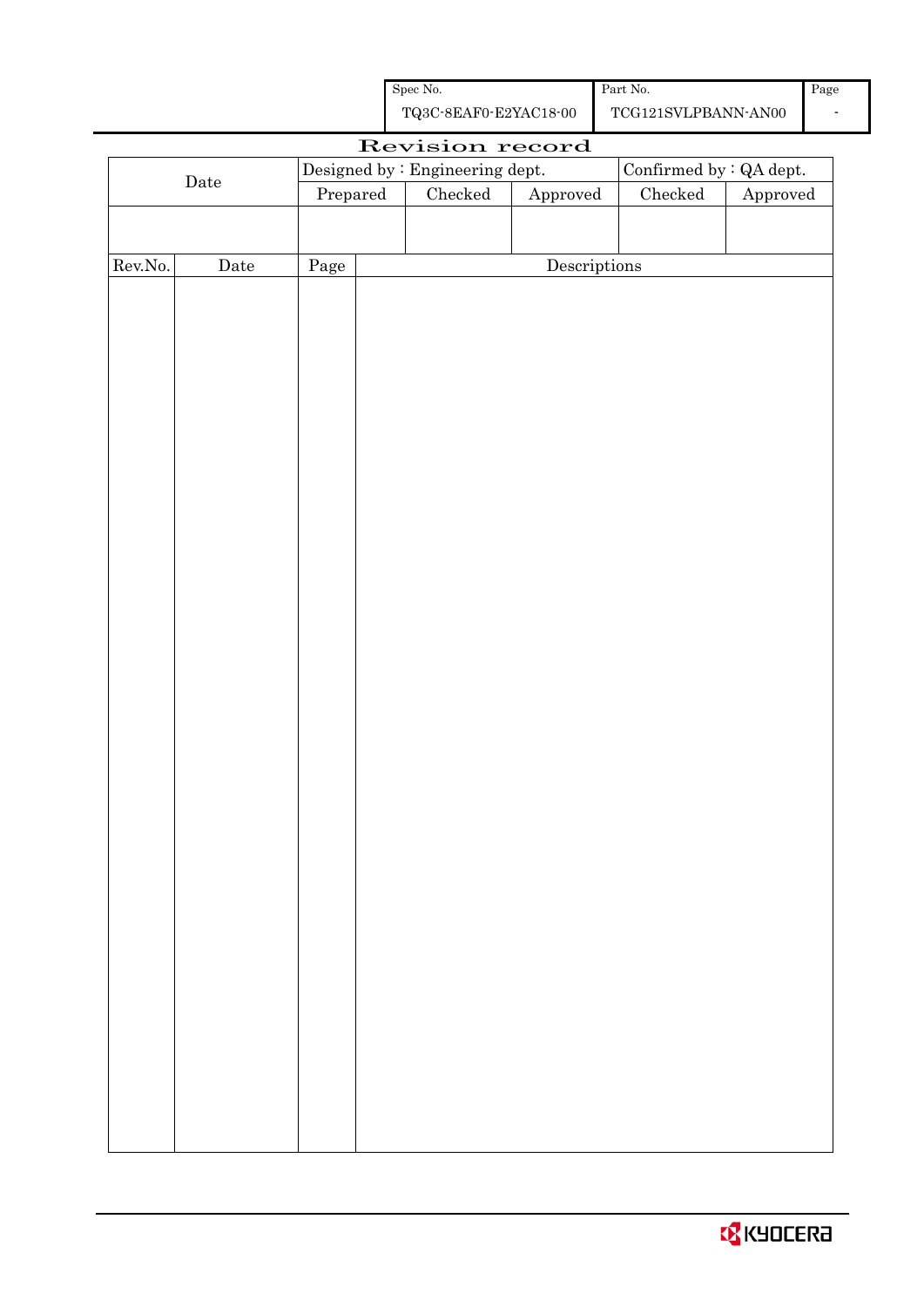# Visuals specification

| 1) Note |  |
|---------|--|
|---------|--|

|                 |                                                                               | Note                                                                                   |                                                           |  |  |  |  |
|-----------------|-------------------------------------------------------------------------------|----------------------------------------------------------------------------------------|-----------------------------------------------------------|--|--|--|--|
| General         | 1.                                                                            | Customer identified anomalies not defined within this inspection standard shall be     |                                                           |  |  |  |  |
|                 | reviewed by Kyocera, and an additional standard shall be determined by mutual |                                                                                        |                                                           |  |  |  |  |
|                 |                                                                               | consent.                                                                               |                                                           |  |  |  |  |
|                 | 2.                                                                            | This inspection standard about the image quality shall be applied to any defect within |                                                           |  |  |  |  |
|                 |                                                                               | the active area and shall not be applicable to outside of the area.                    |                                                           |  |  |  |  |
|                 |                                                                               |                                                                                        |                                                           |  |  |  |  |
|                 | 3.                                                                            | Inspection conditions                                                                  |                                                           |  |  |  |  |
|                 | Luminance                                                                     | $\div 500$ Lux min.                                                                    |                                                           |  |  |  |  |
|                 |                                                                               | Inspection distance<br>: 300 mm.                                                       |                                                           |  |  |  |  |
|                 | Temperature                                                                   | : 25 $\pm$ 5°C                                                                         |                                                           |  |  |  |  |
|                 | Direction                                                                     |                                                                                        | : Directly above                                          |  |  |  |  |
| Definition of   | Dot defect                                                                    | Bright dot defect                                                                      | The dot is constantly "on" when power applied to the      |  |  |  |  |
| inspection item |                                                                               |                                                                                        | LCD, even when all "Black" data sent to the screen.       |  |  |  |  |
|                 |                                                                               |                                                                                        | Inspection tool: 5% Transparency neutral density filter.  |  |  |  |  |
|                 |                                                                               |                                                                                        | Count dot: If the dot is visible through the filter.      |  |  |  |  |
|                 |                                                                               |                                                                                        | Don't count dot: If the dot is not visible through the    |  |  |  |  |
|                 |                                                                               |                                                                                        | filter.                                                   |  |  |  |  |
|                 |                                                                               |                                                                                        | R                                                         |  |  |  |  |
|                 |                                                                               |                                                                                        | RGBRGBRGB                                                 |  |  |  |  |
|                 |                                                                               |                                                                                        | dot defect<br>$R$ G $B$ R $G$ B $R$ G $B$                 |  |  |  |  |
|                 |                                                                               | Black dot defect                                                                       | The dot is constantly "off" when power applied to the     |  |  |  |  |
|                 |                                                                               |                                                                                        | LCD, even when all "White" data sent to the screen.       |  |  |  |  |
|                 |                                                                               | Adjacent dot                                                                           | Adjacent dot defect is defined as two or more bright dot  |  |  |  |  |
|                 |                                                                               |                                                                                        | defects or black dot defects.                             |  |  |  |  |
|                 |                                                                               |                                                                                        |                                                           |  |  |  |  |
|                 |                                                                               |                                                                                        | RGBRGBRGB                                                 |  |  |  |  |
|                 |                                                                               |                                                                                        | $R$  G $ B R$  G $ B R$  G $ B $<br>dot defect            |  |  |  |  |
|                 |                                                                               |                                                                                        | RGBRGBRG<br>в                                             |  |  |  |  |
|                 | External                                                                      | Bubble, Scratch,                                                                       | Visible operating (all pixels "Black" or "White") and non |  |  |  |  |
|                 | inspection                                                                    | Foreign particle                                                                       | operating.                                                |  |  |  |  |
|                 |                                                                               | (Polarizer, Cell,                                                                      |                                                           |  |  |  |  |
|                 |                                                                               | Backlight)                                                                             |                                                           |  |  |  |  |
|                 |                                                                               | Appearance                                                                             | Does not satisfy the value at the spec.                   |  |  |  |  |
|                 |                                                                               | inspection                                                                             |                                                           |  |  |  |  |
|                 | Others                                                                        | LED wires                                                                              | Damaged to the LED wires, connector, pin, functional      |  |  |  |  |
|                 |                                                                               |                                                                                        | failure or appearance failure.                            |  |  |  |  |
|                 | Definition                                                                    | Definition of circle size                                                              | Definition of linear size                                 |  |  |  |  |
|                 | of size                                                                       |                                                                                        |                                                           |  |  |  |  |
|                 |                                                                               |                                                                                        |                                                           |  |  |  |  |
|                 |                                                                               |                                                                                        |                                                           |  |  |  |  |
|                 |                                                                               |                                                                                        |                                                           |  |  |  |  |
|                 |                                                                               |                                                                                        |                                                           |  |  |  |  |
|                 |                                                                               | $d = (a + b)/2$                                                                        |                                                           |  |  |  |  |